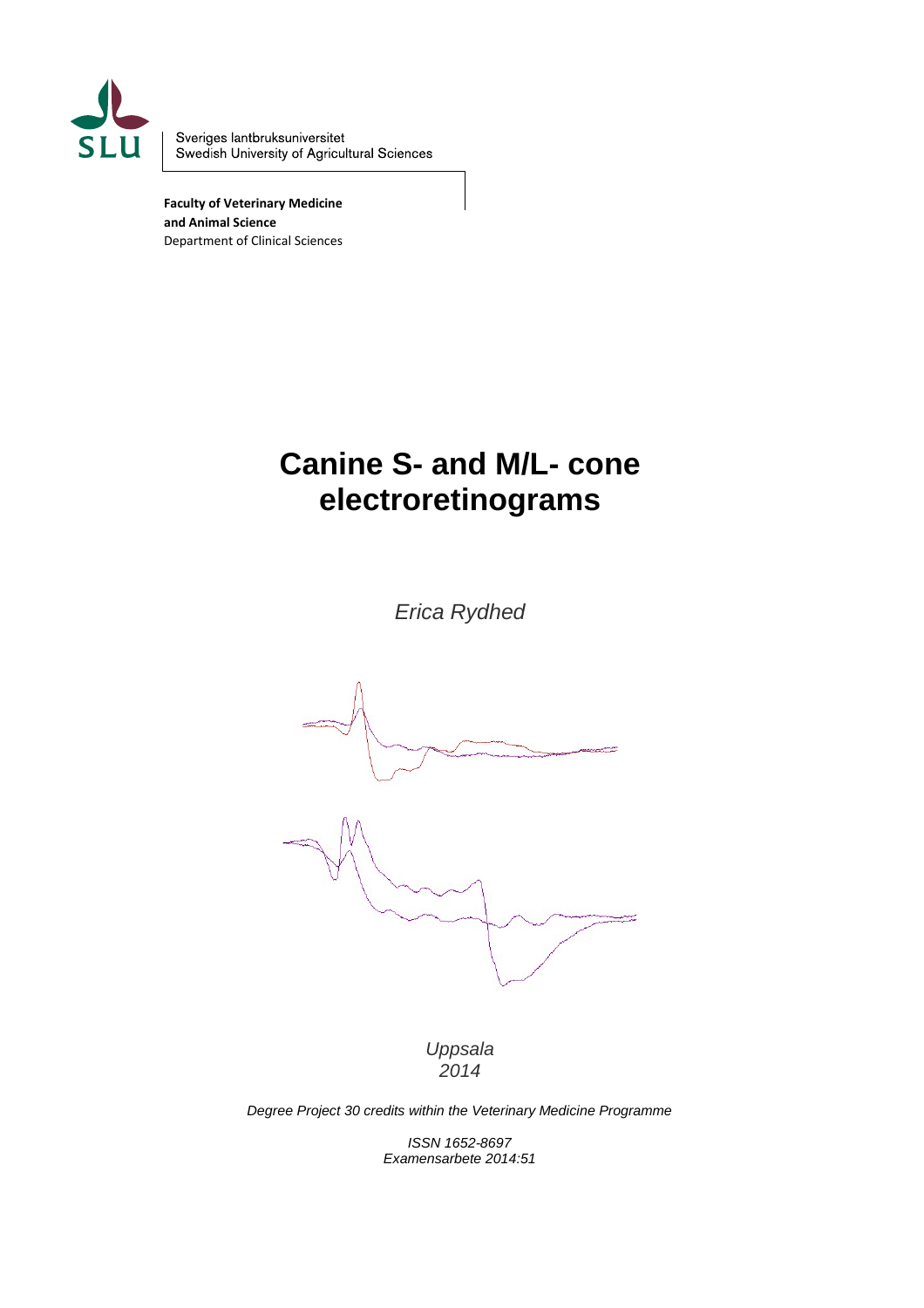# **Canine S- and M/L- cone electroretinograms S- och M/L-tapp-drivna elektroretinogram hos hund**

*Erica Rydhed*

*Supervisor: Björn Ekesten, Department of Clinical Sciences*

*Examiner: Helene Hamlin, Department of Clinical Sciences*

*Degree Project in Veterinary Medicine*

*Credits: 30 hec Level: Second cycle, A2E Course code: EX0736*

*Place of publication: Uppsala Year of publication: 2014 Number of part of series: Examensarbete 2014:51 ISSN: 1652-8697 Online publication[: http://stud.epsilon.slu.se](http://stud.epsilon.slu.se/)*

*Key words: Electroretinography, ERG, cones, S- and M/L-cones Nyckelord: Elektroretinografi, ERG, tappar, S- och M/L-tappar*

**Sveriges lantbruksuniversitet Swedish University of Agricultural Sciences**

Faculty of Veterinary Medicine and Animal Science Department of Clinical Sciences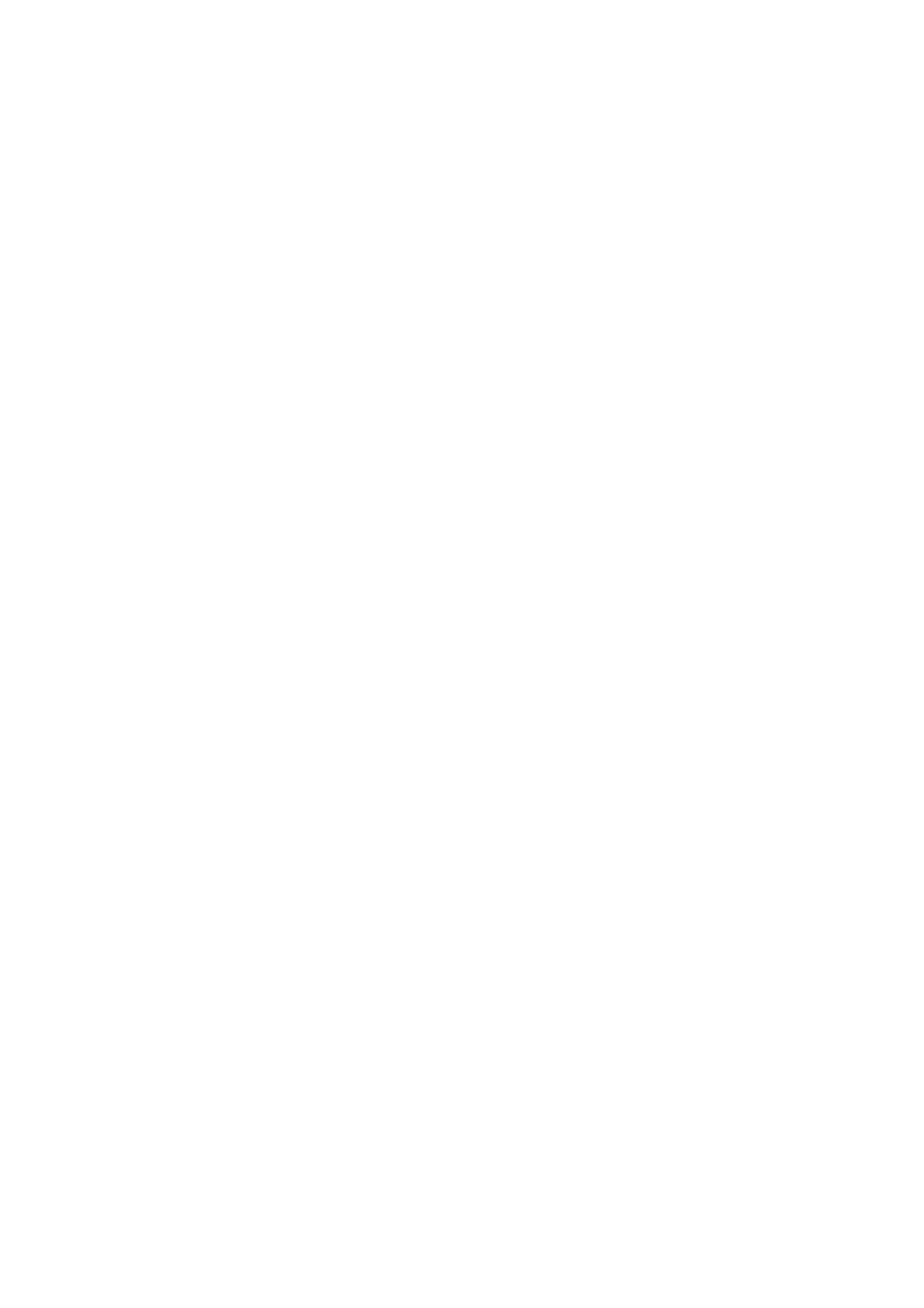## **SUMMARY**

Full-field flash electroretinography is an electrodiagnostic method used to examine the function of retinal cells. Light stimulation of the eye elicits electrical potentials in the retina. By aid of a corneal electrode and a reference electrode close to the back of the eye, the electrical potentials can be recorded and presented as an electroretinogram (ERG). ERGs driven by mainly one type of cones can be used to examine the function of a single cone class. In human beings, studies have shown the cone class sensitive to light of short wavelengths, the S-cones, to be more vulnerable to acquired damage than the other cone classes (Daley *et al.*, 1987; Gouras *et al.*, 1993; Greenstein *et al.*, 1989).

Dogs have two cone classes, S-cones, and M/L-cones (most sensitive to medium to long wavelengths). Hitherto, no guidelines or protocols for separating S- and M/L-cone driven ERGs in the dog have been published. Hence we know little about how each of these two cone classes are affected in different canine retinal diseases and there may be diseases still unrevealed due to the lack of proper diagnostics. The aim of this study was to separate and examine S- and M/L- cone driven canine ERGs.

In this study, S- and M/L-cone driven ERGs were recorded using chromatic stimuli and selective chromatic adaptation in six healthy Beagle dogs. The method means that a light stimulus with a wavelength that maximally stimulates one cone class is presented on a bright chromatic background that saturates the rods and strongly supresses the responses from the cone type/types that are not of interest. We used a violet light stimulus (411 nm) on a steady, bright, red background light (627 nm) to elicit responses mainly driven by the canine S-cones. To examine the pure M/L-cone driven ERG, the violet light was instead used as background light whilst the red light was used as the stimulus. In addition, a second experiment was performed where we used the two stimuli on a steady, bright, blue background (470 nm) that would suppress the S- and M/L-cones almost equally, as well as bleach the rhodopsin completely.

Selective chromatic adaptation provided non-univariant responses despite the use of equal relative light intensities for the stimuli, which suggests that we were stimulating two different cone mechanisms. The S-cone driven ERG had longer b-wave implicit times and lower bwave amplitudes, which seemed to saturate at lower stimulus intensities compared to the M/L-cone driven ERG, which had shorter b-wave implicit times and higher b-wave amplitudes that increased over a larger range of stimulus intensities. A prominent d-wave (response to the cessation of light) was seen on the M/L-cone driven ERG, whilst this was absent, or at least not obvious, on the S-cone driven ERG. Our results are in agreement with the results from a study of feline cone ERGs (Zrenner & Gouras, 1979).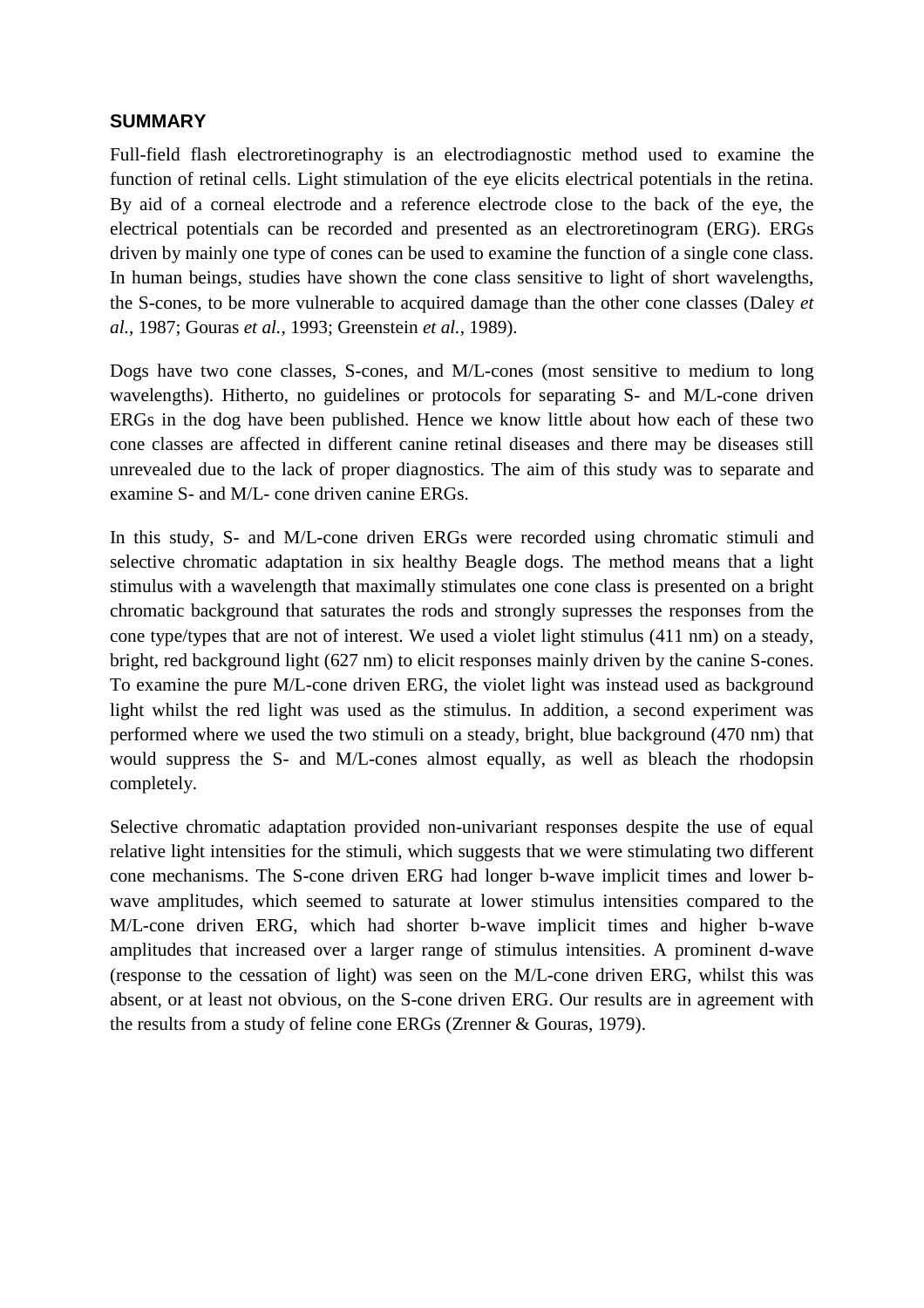# **SAMMANFATTNING**

Elektroretinografi är en elektrodiagnostisk metod som används för att undersöka funktionen hos celler i retina. Metoden bygger på att ljusstimulering av ögat ger upphov till elektriska potentialer över retina. Registrering av dessa signaler sker via en corneaelektrod samt en referenselektrod nära ögats laterala kant och presenteras i form av ett elektroretinogram (ERG). Selektiva ERG huvudsakligen drivna av en viss typ av tappar kan användas för att undersöka funktionen hos en viss tapp-klass i taget. Studier på människa har visat att Stapparna, tapp-klassen känsliga för ljus av korta våglängder, är mer sårbara än människans två andra tappar, både vid flertalet primära ögonsjukdomar och vid sekundär påverkan på näthinnan vid systemiska sjukdomar (Daley *et al.*, 1987; Gouras *et al*., 1993; Greenstein *et al*., 1989).

Hunden har två typer av tappar, S-tappar, samt M/L-tappar, de senare är mest känsliga för ljus av mellanlånga till långa våglängder. Hittills har inga riktlinjer eller protokoll som gör det möjligt att separera hundens S- och M/L-tapp-drivna ERG publicerats. Således är det idag okänt hur S- respektive M/L-tapparna hos hund påverkas vid olika patologiska processer i retina och det kan finnas sjukdomar som ännu inte upptäckts på grund av avsaknad av metoder för att kunna diagnosticera dem. Syftet med denna studie var att separera och undersöka S- och M/L-tappsdrivna ERG hos hund.

I studien registrerades S- och M/L-drivna ERG med hjälp av kromatiska stimuli och selektiv kromatisk adaptation hos sex friska beagle-hundar. Detta innebär att ett ljusstimulus av en våglängd som maximalt stimulerar en viss tapp-klass presenteras på ett starkt bakgrundsljus som både mättar stavar och optimalt trycker ner responsen från tapp-klasserna som inte är av intresse. Vi använde ett violett ljus (411 nm) på ett starkt, rött bakgrundsljus (627 nm) för att erhålla ett huvudsakligen S-tappsdrivet ERG. För att erhålla ett M/L-tappsdrivet ERG användes istället det röda ljuset som stimulus och det violetta ljuset som bakgrundsljus. Dessutom presenterades dessa två stimuli, samt ett blått (470 nm) stimulus, på en stark blå (470 nm) bakgrund som hämmade S- och M/L-tapparna ungefär lika mycket, samt mättade stavarna fullständigt.

Selektiv kromatisk adaptation gav upphov till ERG-kurvor med skilda utseenden, trots likvärdiga stimulusljusintensiteter, vilket indikerar att vi stimulerade två olika cellmekanismer. Den S-tapp-drivna kurvan hade en längre b-vågsimplicittider samt lägre bvågsamplituder, vilka tycktes mättas vid lägre ljusintensiteter jämfört med den M/Ltappsdrivna kurvan, som följaktligen hade kortare b-vågsimplicittider och högre bvågsamplituder. Medan en tydlig d-våg (en respons på då ljuset släckts) sågs när M/Ltapparna stimulerades, kunde en sådan inte urskiljas på S-tappsdrivna ERGn. Resultaten överensstämmer väl med en tidigare studie av S-tapps-drivet ERG på katt (Zrenner & Gouras, 1979).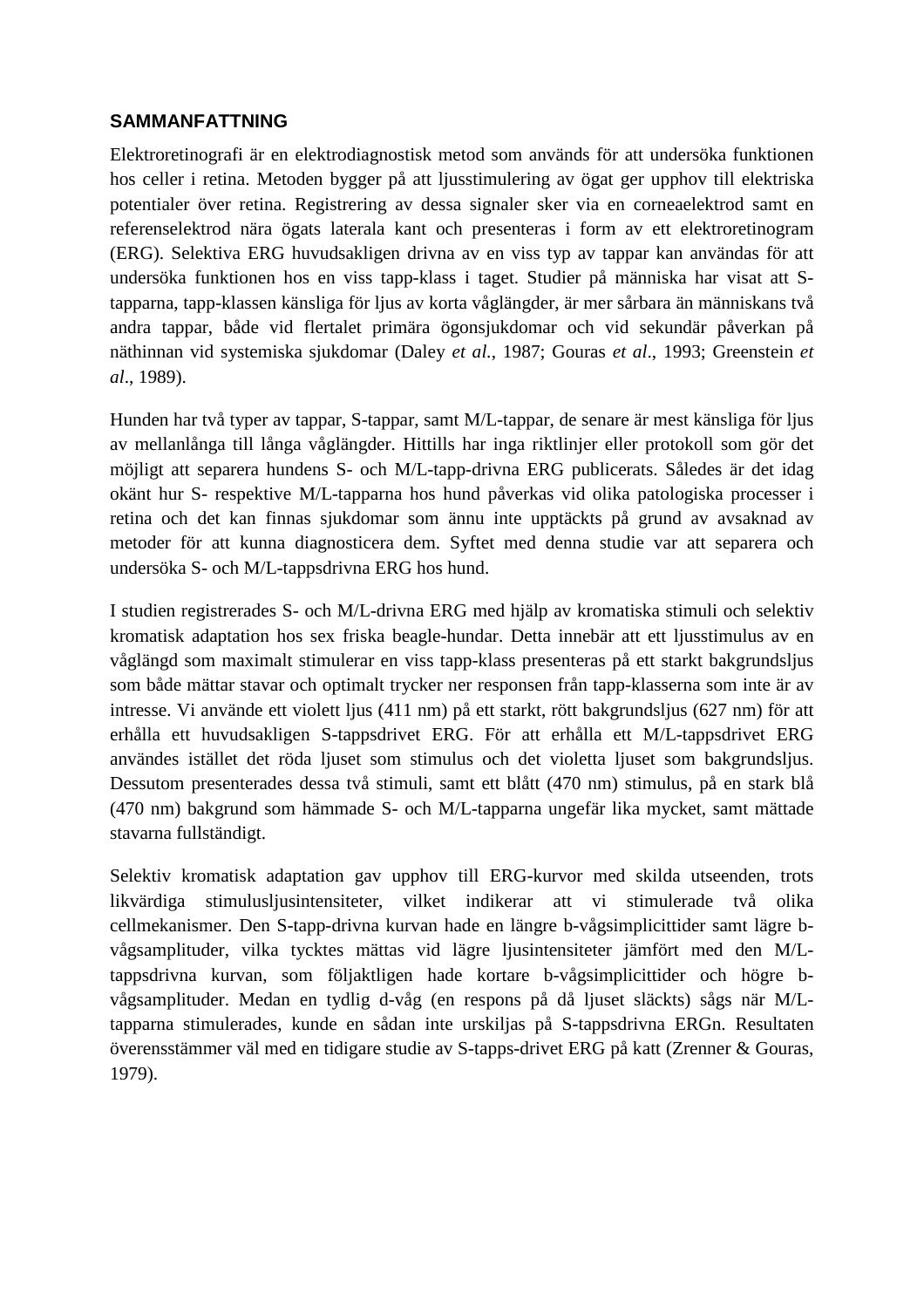# **CONTENT**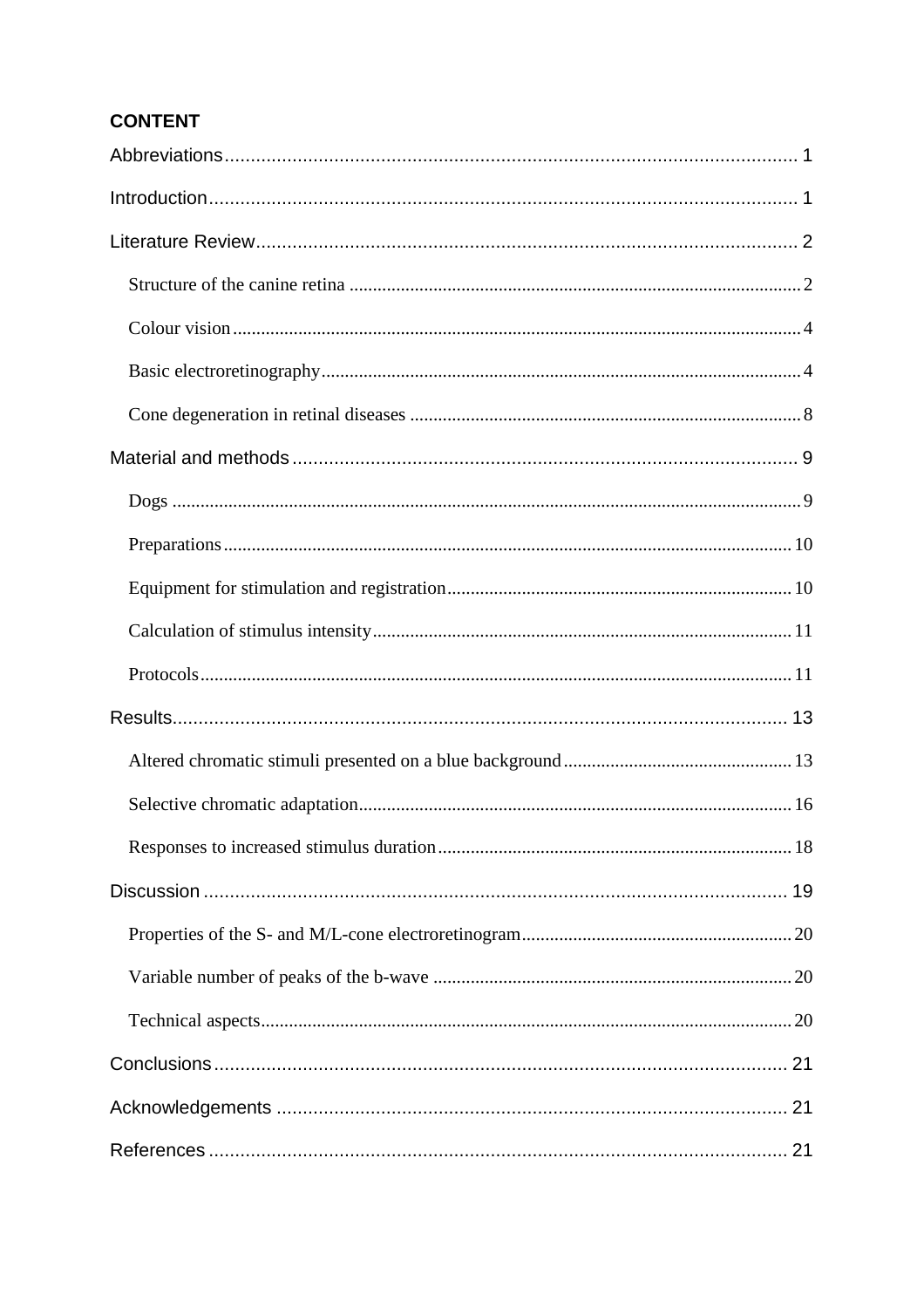# **ABBREVIATIONS**

| <b>ERG</b>        | electroretinogram                                                                                         |
|-------------------|-----------------------------------------------------------------------------------------------------------|
| S-cones           | cone class sensitive to light of short wavelengths (absorption<br>maximum at $429$ nm in the dog)         |
| M/L-cones         | cone class sensitive to light of medium and long wavelengths<br>(absorption maximum at 555 nm in the dog) |
| $\lambda_{\rm m}$ | medium wavelength in nanometers                                                                           |
| <b>LED</b>        | light emitting diode                                                                                      |
| <b>OP</b>         | oscillary potentials                                                                                      |

# **INTRODUCTION**

Dogs play an important role in human society, not only as loved family members, but also as working and service animals. Many of these tasks require normal canine vision. Moreover, the use of dogs as animal models for human retinal diseases is increasing (Petersen-Jones *et al.*, 2006). Hence, not only good understanding of the physiology and pathophysiology of the canine retina is required, but also that methods for assessing normal and abnormal retinal function are well standardised in this species.

Studies in human beings have shown one cone class, the S-cones, to be more liable to acquired damage than the two other types of cones, the M- and L-cones. This has been seen in primary ophthalmic diseases, such as retinitis pigmentosa (Greenstein *et al*., 1989), but also in ophthalmic disorders secondary to systemic diseases, for example type I diabetes and intoxications. (Daley *et al*., 1987; Gouras *et al.*, 1993; Zrenner *et al.*, 1986)

Electroretinography is a method that has been used to objectively examine the functionality of the retinal cells in several species, including human and dog, for more than a century (Ekesten, 2013). The electroretinogram (ERG) displays electrical potentials arising in the retinal cells in response to light stimulation. Techniques for obtaining ERGs driven by mainly one type of cones, to enable examination of the function of the cone classes separately, have, for example, been described in human beings and the cat (Gouras & MacKay, 1990; Zrenner & Gouras, 1979), but not in the dog, to the author's knowledge. Hence, we know little about how the two canine cone classes, the S- and the M/L-cones, are selectively affected in retinal disease.

The aim of this study was to separate and examine S- and M/L-cone driven responses of the canine ERG.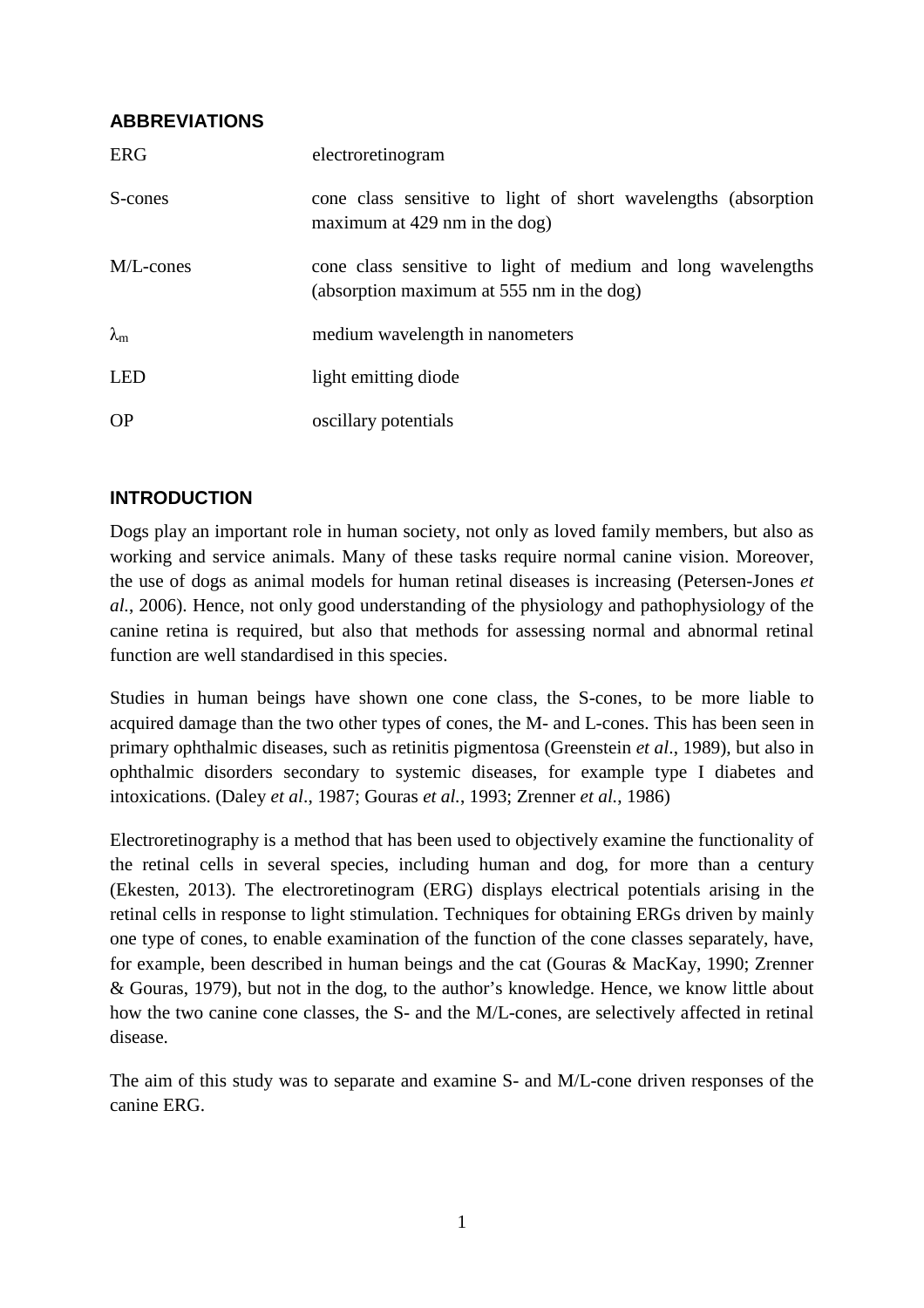## **LITERATURE REVIEW**

### **Structure of the canine retina**

The retina can be subdivided in the neuroretina and the retinal pigment epithelium (Figure 1) (see Ofri, 2013 for review). The retinal pigment epithelium provides nutrition from the choriocapillaris to the outer layers of the neuroretina and phagocytises old photoreceptor segments. The neuroretina consists of several cell layers. The photoreceptors are located in the outermost layer of the neuroretina, adjacent to the pigment epithelium. On the opposite side of the neuroretina, closest to



Figure 1. *Structure of the retina. Courtesy to http://webvision.med.utah.edu/*

the vitreous body, is the ganglion cell layer. The axons of the ganglion cells form the optic nerve.

In between the ganglion cell and the photoreceptor layers several cell types are interspersed (see Ofri, 2013 for review). The bipolar cells connect the photoreceptors and ganglion cells vertically. There are several types of bipolar cells. Anatomically they are divided into cone bipolar cells and rod bipolar cells. Physiologically, they can be classified as ON- and OFF-



Figure 2. *The photopigment rhodopsin, composed of scotopsin (yellow) and 11-cis-retinal (red). Courtesy to http://webvision.med.u tah.edu/*

bipolar cells. The ON- and OFF-bipolar cells enable detection of dark objects on light backgrounds and vice versa. Greatly simplified, while ON-bipolar cells are activated (depolarised) by light stimulation of their central receptive fields, OFF-bipolar cells are inhibited by light stimulation in the central receptive fields and activated (depolarised) at cessation of the light stimulus.

While the bipolar cells link neuronal signals vertically, two cell types integrate and modulate the neuronal signals horizontally; the horizontal cells connect photoreceptors and the amacrine cells have a similar function in between ganglion cells. In addition, Müller cells provide support and maintenance.

Both excitatory and inhibitory synapses exist between the different cell types in the retina. When exposed to light, the photoreceptors produce a signal, modulated by other neuroretinal cells, transferred to ganglion cells and transmitted through the optic nerve to the brain, where the image is interpreted.

#### *The photoreceptors*

There are two types of photoreceptors, rods and cones (for reviews, see Ofri, 2013; Smith, 2006). The photoreceptors are specialized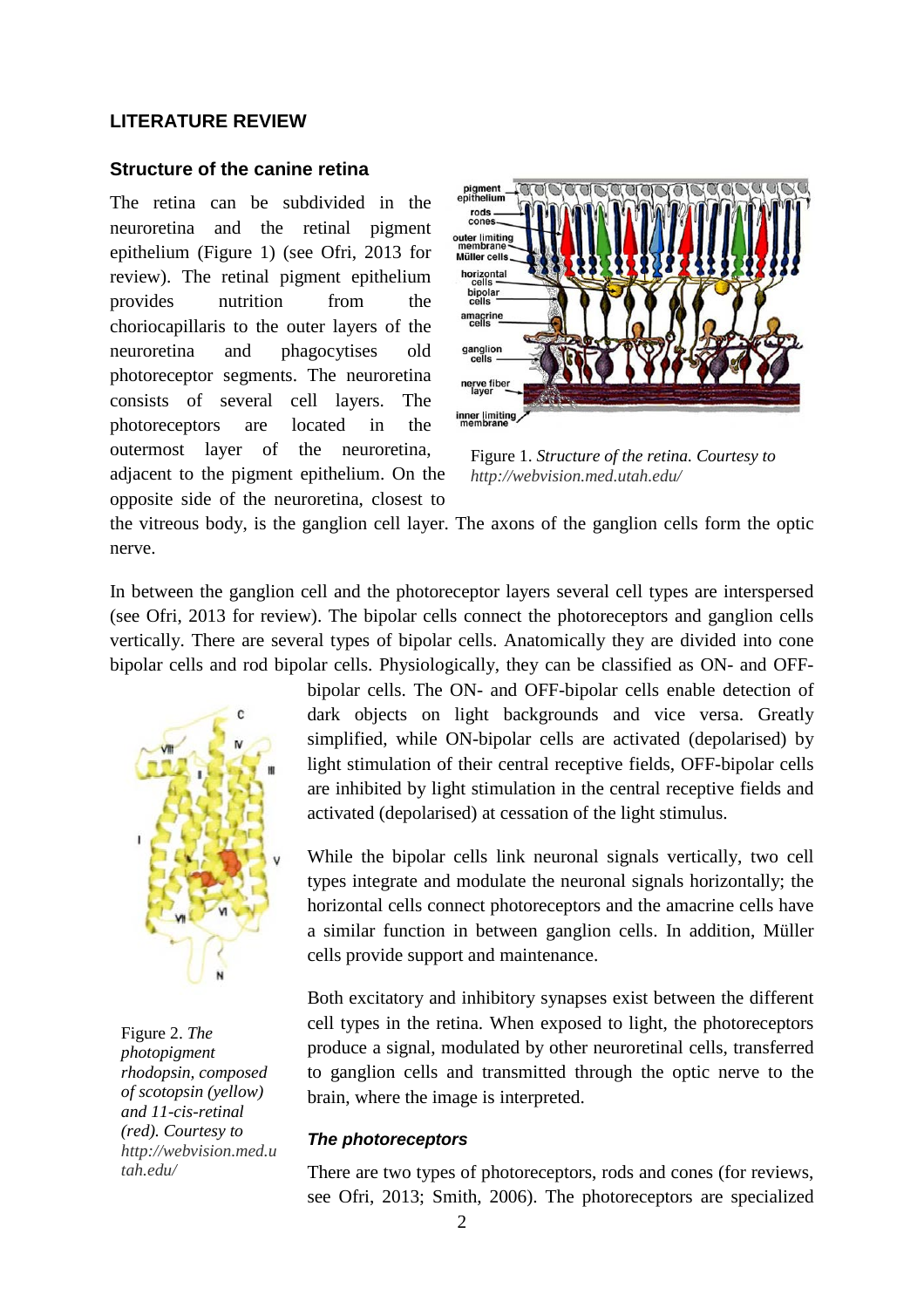neurons that contain photopigments, composed of an apo-protein, an opsin, and a light absorbing chromophore, 11-cis-retinal (Figure 2). The opsin determines which wavelength that the photopigment can absorb. The photopigment of rods is called rhodopsin and its opsin is named scotopsin. Scotopsin has a maximum absorption at about 500 nm in several species, while the types of opsin in cones vary amongst species.

The energy absorbed when light hits the retina initiates the phototransduction cascade starting with photoisomerization of 11-cis-retinal, which leads to a conversion of the chromophore, into all-trans-retinal. The new configuration is incompatible with the scotopsin, which leads to a split of the rhodopsin, and further conformational changes in the scotopsin. This chain reaction, often called the bleaching process, results in a hyperpolarisation of the cell.

While light stimulation causes bleaching of the rhodopsin, darkness enables regeneration of the photopigments. At reconstruction of the rhodopsin, all-trans-retinal is reconverted into 11 cis-retinal, which allows reconnection of scotopsin and 11-cis-retinal. The majority of the regeneration process occurs in the retinal pigment epithelium. Under normal conditions, the bleaching and regeneration processes in the retina occur simultaneously, which enables adaptation to the existing level of illumination in the environment. The phototransduction cascade and regeneration of cone photopigments resemble the rod phototransduction.

The rods constitute the majority of the photoreceptors in the canine retina (Mowat et al., 2008). Peripherally in the retina, Mowat et al. could measure a rod density of 305,000 cells/mm<sup>2</sup> and a cone density of 7,500 cells/mm<sup>2</sup>, which correlates to a rod-to-cone-ratio of 41:1. In the area centralis, an area of high photoreceptor density located at a point 1,5 mm temporal and 0,6 mm superior to the optic disc, the rod-to-cone-ratio was however slightly lower. In this area the rod density was  $501,000$  cells/mm<sup>2</sup> with a cone density of 23,000 cells/mm<sup>2</sup>, which provides a rod-to-cone-ratio of 22:1.

Rods and cones have properties that make them ideal for different light conditions (Ofri, 2013; Smith, 2006). Rods are extremely sensitive to light, which enables vision under dim light conditions, whereas cones are about 25-200 times less sensitive, which makes them suitable for vision under daylight conditions. Under background light intensities of less than 0.03 cd/ $m<sup>2</sup>$ , vision is essentially rod driven (scotopic vision). Under background illumination of 0.03-3cd/ $m^2$ , both rods and cones function well (mesopic vision). Bright light conditions causes saturation of the rods, because all rhodopsin is bleached, which results in cone driven vision (photopic). In summary, cones provide high visual acuity and colour vision under daylight conditions. They respond rapidly to repeated stimuli; human cones have response kinetics that is 2-4 times faster than those of rods.

With increased light intensity of the background light, the cones will obtain a lower sensitivity, which reduces their ability to detect small changes in stimulus intensity (Ofri, 2013). On the other hand, light adaptation speeds up the cone responses to stimuli and increases the visual acuity (Tsang & Gouras, 1996).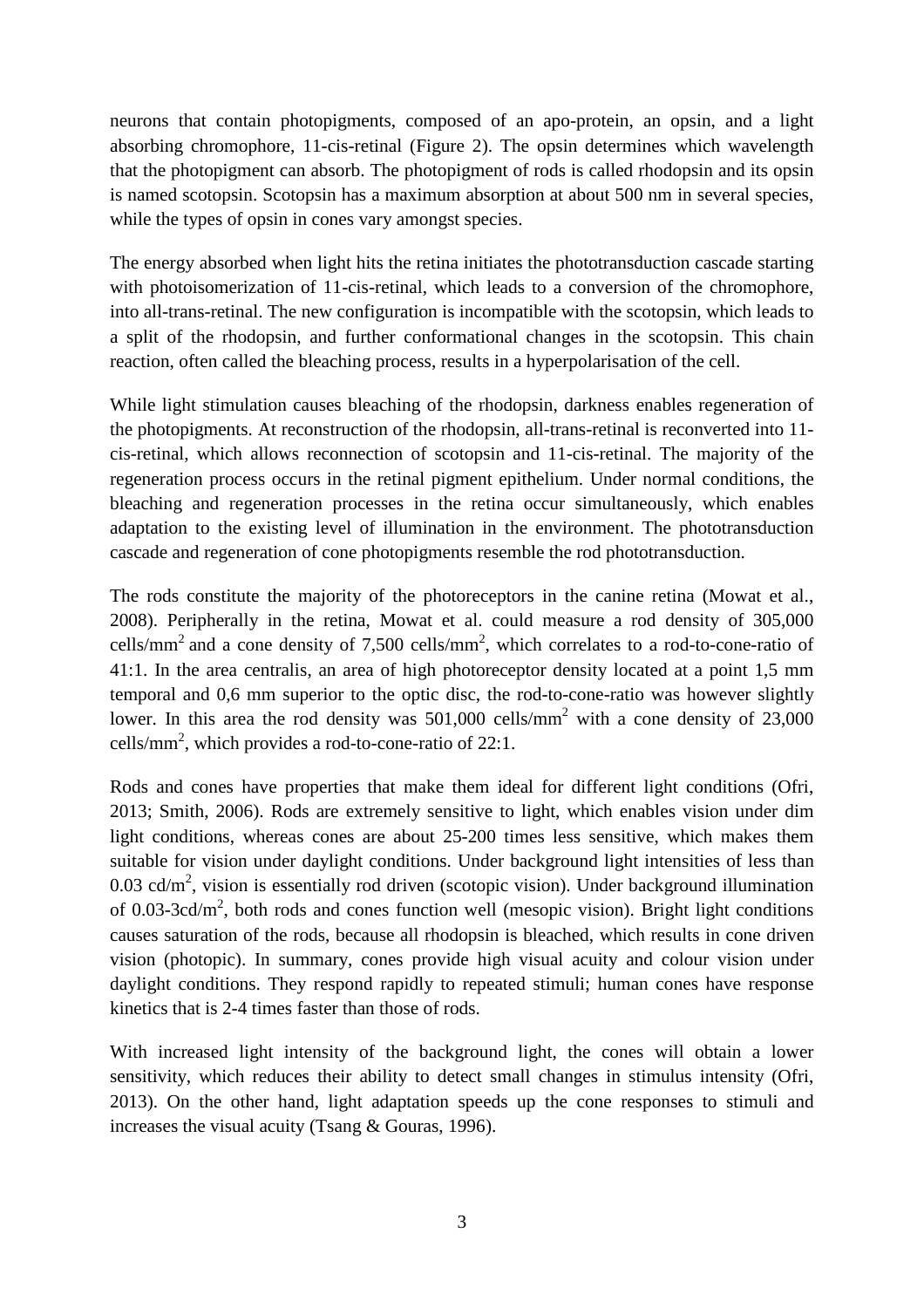## **Colour vision**

#### *Basis of colour vision*

The basis of colour vision lies in the number of cone classes in the retina and their spectral sensitivity to light of different wavelengths (Ofri, 2013; Gouras, [http://webvision.med.utah.edu/,](http://webvision.med.utah.edu/) 2009). Each cone class has its own opsin, which decides the spectral sensitivity of the cone. Many reptilian, avian and fish species have four types of cones, allowing them tetrachromatic colour vision. The primates of the Old World, including human beings, have three cone classes, the S-, M- and L-



Figure 3. *Trichromatic color vision. Courtesy to http://webvision.med.utah.edu/*

cones and trichromatic vision (Figure 3). S-cone opsin has its peak of sensitivity at short wavelengths, around 430 nm, while the peak of M-cone opsin is around 520 nm and L-cone opsin has a sensitivity peak at about 560 nm. The M-and L-cones are also sensitive to shorter wavelengths, due to beta-band absorption of the photopigment.

The majority of the mammals, however, are dichromatic with two cone classes, S- and M/Lcones (Ofri, 2013).



#### *Colour vision in the dog*

Figure 4. *Dichromatic color vision. Courtesy to http://webvision.med.utah.edu/*

Dogs have dichromatic colour vision (Figure 4) (Jacobs *et al*., 1993; Neitz *et al*., 1989). The S-cones and the M/L-cones have peak spectral sensitivities at about 429 nm and 555 nm, respectively. The majority, 88-91 %, of the canine cones are M/L-cones (Mowat *et al.*, 2008). Neitz *et al.* (1989) found that dogs have a difficulty to discriminate a 480 nm light from an achromatic light, because this is a wavelength where the absorption spectra of the two cones intersect and hence, both cone classes are equally stimulated. In addition, the dogs were unable to discriminate between wavelengths longer than about 520 nm,

indicating a lack of S- cone influence at longer wavelengths (Neitz *et al*., 1989).

## **Basic electroretinography**

In 1865, Holmgren was able to measure an electric potential over the eye as a response to illumination of the retina (Holmgren, 1865). Fifteen years later he was able to conclude that this potential was derived from the retina (Holmgren, 1880).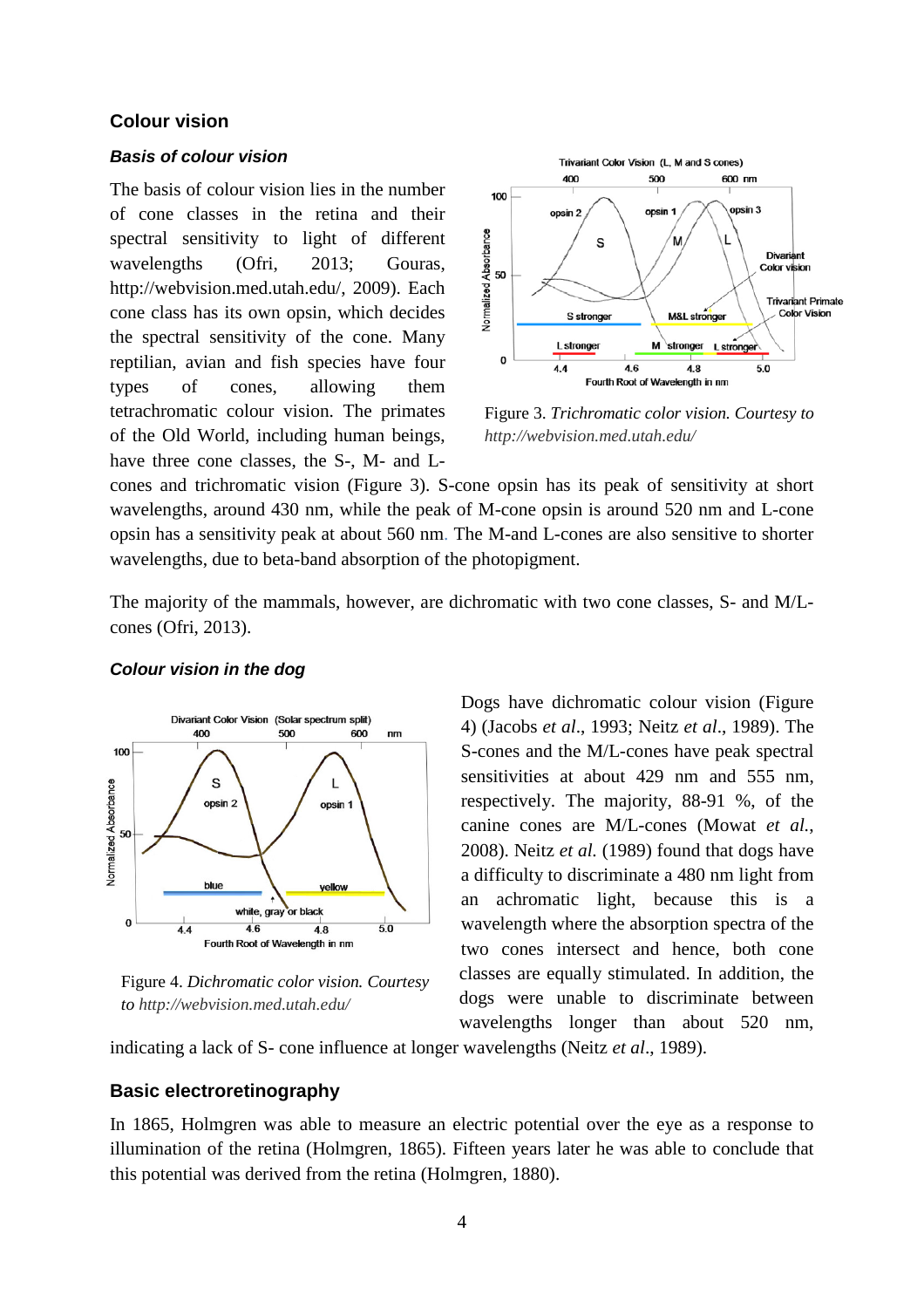Today there are several types of electrodiagnostic examinations to evaluate the function of the visual system (see Ekesten, 2013 for review). In veterinary ophthalmology, the full-field flash electroretinogram (ERG) is the most widely used electrodiagnostic test.

Canine ERGs are often recorded on fully anesthetised animals (Ekesten *et al*., 2013; Ekesten, 2013). A corneal lens electrode is placed on the cornea (Figure 5) and a reference electrode is placed lateral to the temporal canthus of the eye. To reduce noise in the signals from the eye, a ground electrode is placed on the top of the skull.

It is of great importance that the retina is illuminated evenly. An lid speculum and stay sutures keep the eye open, the third eyelid out of the way and the direction of gaze relatively stable. Pupils are dilated prior to the recordings and a full-field stimulator, such as a ganzfeld stimulator, is preferably used to obtain a uniform distribution of the light stimulus and background light over the entire visual field and hence over the retina. Light stimulation of the eye results in electrical signals that are amplified, AD-converted and stored as waveforms, electroretinograms, in computerised data acquisition system. There is a recently updated guideline for clinical electroretinography in the dog, in which recommendations regarding light stimuli and background illumination are presented (Ekesten *et al*., 2013).

The ERG provides an objective, non-invasive measurement of retinal function and displays the activity of all types of retinal cells (Ekesten *et al*., 2013; Ekesten, 2013). Clinically, the canine ERG is useful in the early diagnosis of inherited or acquired retinal diseases. Moreover, the ERG enables examination of the retinal function when the fundus is obscured, for example prior to a cataract surgery, and it can be used to rule out a retinal disease as the cause to sudden loss of vision in a patient.

Anatomical and physiological variations causes large differences in the ERGs between species (Narfström, 2006). Even amongst the domestic dog, the appearance of the ERG may vary to such an extent that it is recommended to obtain baseline values from each breed and for at least three age groups.



Figure 5. *a) Conjunctival stay sutures (black threads next to the nasal canthus), a lid speculum and a corneal contact lens electrode in place. b) A dog being prepared for an ERG recording. The shaved area aborally from the temporal canthus shows the intended position of the reference electrode. A monoocular mini-ganzfeld is used for light stimulation.*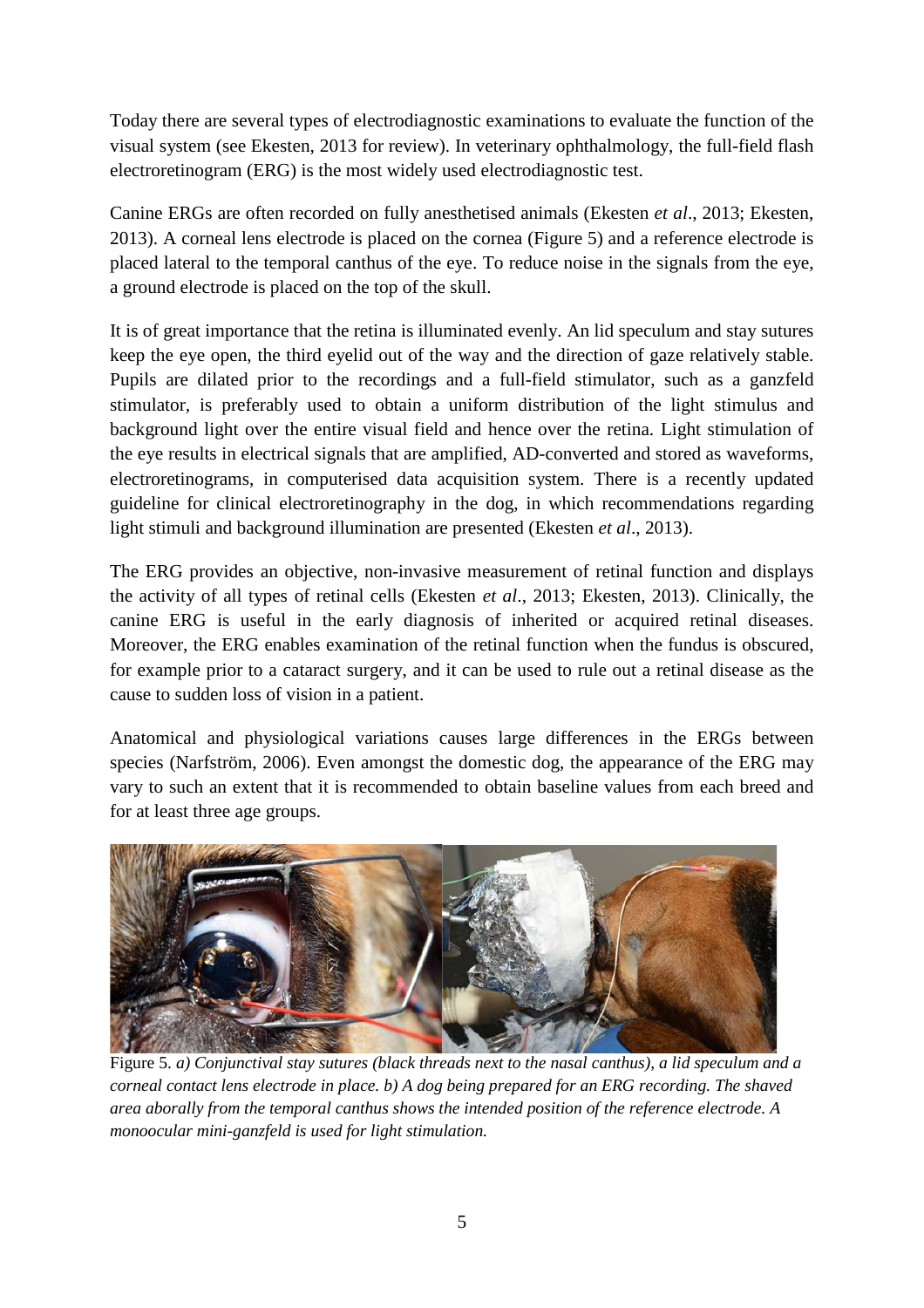## *The components of the canine electroretinogram*

The initial negative component of the ERG is called the a-wave (Figure 6) and reflects the hyperpolarization of the photoreceptors as a response to light stimuli (see Ekesten, 2013 for review). The first positive component of the ERG is the b-wave (Figure 6), which is primarily related to the depolarisation of the bipolar cells (Frishman, 2006).

Superimposed, mainly on the ascending limb of the b-wave, are small wavelets named the oscillatory potentials (OPs) (Wachtmeister, 1998). The origin of each of the oscillations is still not well understood, but studies indicate that amacrine cells play an important role in their generation.

The d-wave is a response that can be seen in light-adapted (photopic) ERGs, as a response to cessation of the light stimulus (Figure 6) (Sieving *et al*., 1994). The OFF-bipolar cell, which depolarises at stimulus cessation, provides the largest contribution to this wave. When a light stimulus of short duration is used, the d-wave is superimposed over the b-wave. Using longer duration stimuli allows separation of the b- and d-waves. The d-wave has been observed in the light-adapted ERG in many species, including human beings and the cat (Sieving *et al*., 1994; Zrenner & Gouras, 1979), whereas any comprehensive reports on the d-wave of the canine ERG have not been published to the best of our knowledge.

The intensity, wavelength, frequency of presentation and duration of the stimulus as well as background illumination and the state of retinal adaptation all affect the waveform of the ERG (Gouras, 1970). A stronger light stimulus will cause a shorter implicit time and a larger amplitude on the ERG than a weak stimuli of the same wavelength, frequency and duration, at an equal background light (Gouras, 1970). An increased background light generates a reduction in implicit time and a reduction in amplitude (Gouras & MacKay, 1989).

There are several additional components in the canine ERG, some of which can be revealed only by using certain stimulation and recording paradigms. These will however not be described in this paper, for further information see for instance Frishman (2006) and Ekesten (2013).

# *Measuring amplitudes and implicit times of the ERG*



Figure 6. *Schematic drawings of ERG-responses to a 5ms (left) and a 100 ms (right) stimulus. The solid horizontal lines at the bottom of the figure show the durations of the stimuli.*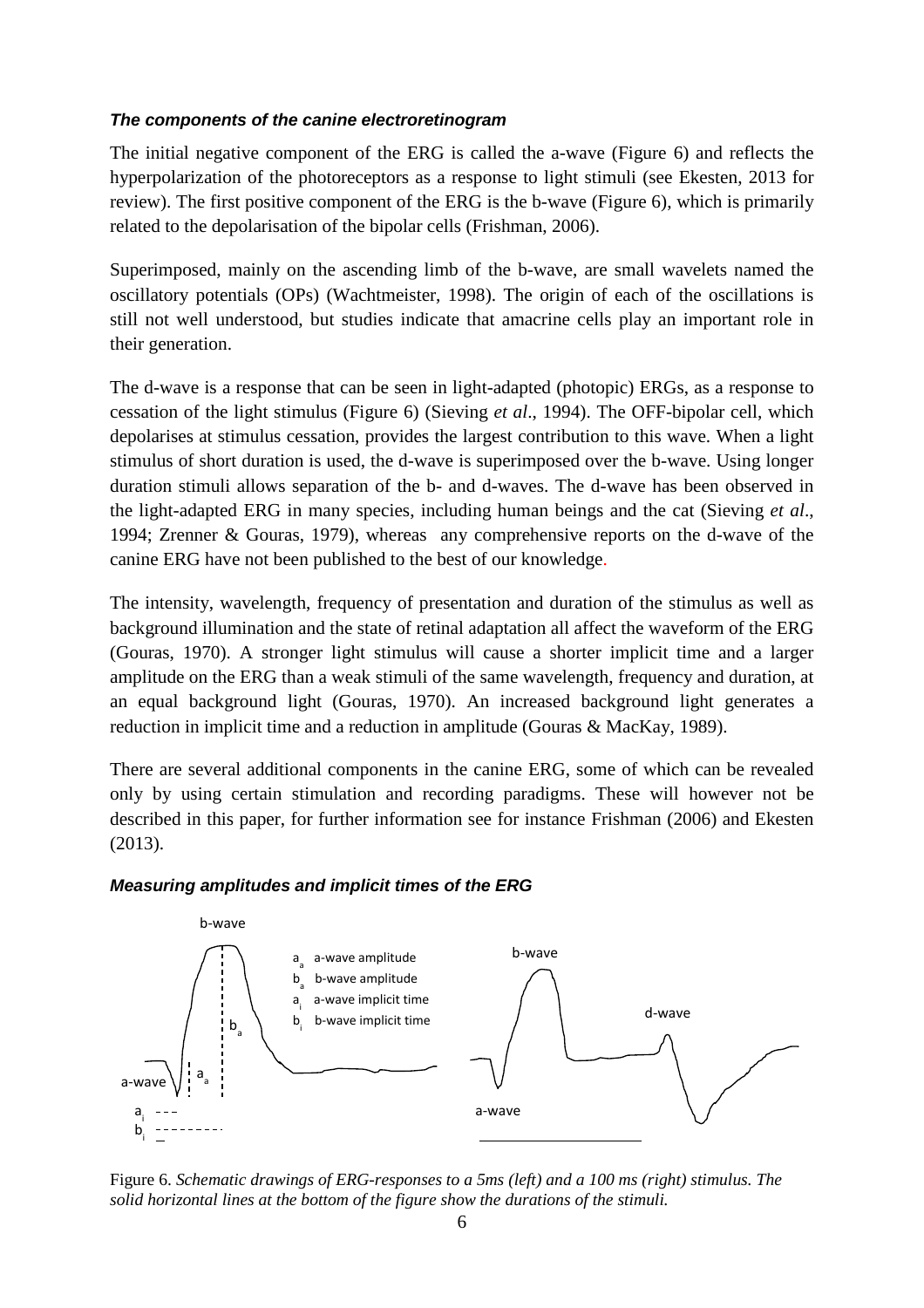The amplitudes and implicit times of the a- and b-waves are the most essential parameters when interpreting an ERG (Figure 6) (Ekesten, 2013). The amplitude of the a-wave is measured from the prestimulus baseline to the trough of the a-wave and the amplitude of the b-wave is measured from the trough of the a-wave to the peak of the b-wave by convention. The implicit time of the a-wave is measured from the onset of the stimulus to the trough of the a-wave and the implicit time of the b-wave is measured from the onset of the stimulus to the peak of the b-wave. Measurements of the d-wave are beyond the scope of this report.

#### *Methods to separate rod- and cone driven ERGs*

Taking advantage of the different properties of the photoreceptors, it is possible to obtain an ERG that is selectively rod- or cone-driven (Figure 7) (Ekesten, 2013). Stimulation with low light intensities of a darkadapted retina will essentially provide a rod-driven response, as the cones are not activated under these conditions. In this paper however, the focus will lie on cone-driven ERGs, hence rod-driven ERGs will not be further discussed.

Bright background light of 10 millilamberts will saturate the rods and provide a cone-driven response (Gouras, 1970). In the guidelines for clinical electroretinography in the dog, a background light intensity of 30  $\text{cd/m}^2$  is recommended to obtain conedriven responses (Ekesten et al., 2013). Furthermore, it is recommended the dog to be light-adapted for 10 minutes prior to recording. Another method to separate the cone response from the rod response is by taking



Figure 7. *Modified after Ekesten et. al, 2013. The top record shows a rod-driven ERG, the medium a mixed rod- and cone ERG and the bottom record a light adapted cone ERG.*

into advantage of their different response kinetics. In human ERGs, flickering stimuli with frequencies above 30 Hz have been shown to provide cone-driven responses (Gouras, 1970).

#### *Selective chromatic adaptation*

Obtaining an ERG driven by solely one cone class entails a greater challenge than separating rod- and cone driven ERGs, as the properties of the cone classes show greater resemblance than those of rods and cones.

Selective chromatic adaptation is a technique that has been employed to obtain selective cone driven ERGs in several species, including cat (Schuurmans & Zrenner, 1981; Zrenner & Gouras, 1979), monkey (Schuurmans & Zrenner, 1981; Mehaffey & Berson, 1974) and human (Simonsen & Rosenberg, 1995). The method implies that a light stimulus of a wavelength that maximally stimulates the cone class of interest is presented on a chromatic background that saturates the rods and supresses the responses from the cone types that are not of interest by light-adapting them (Ekesten, 2013)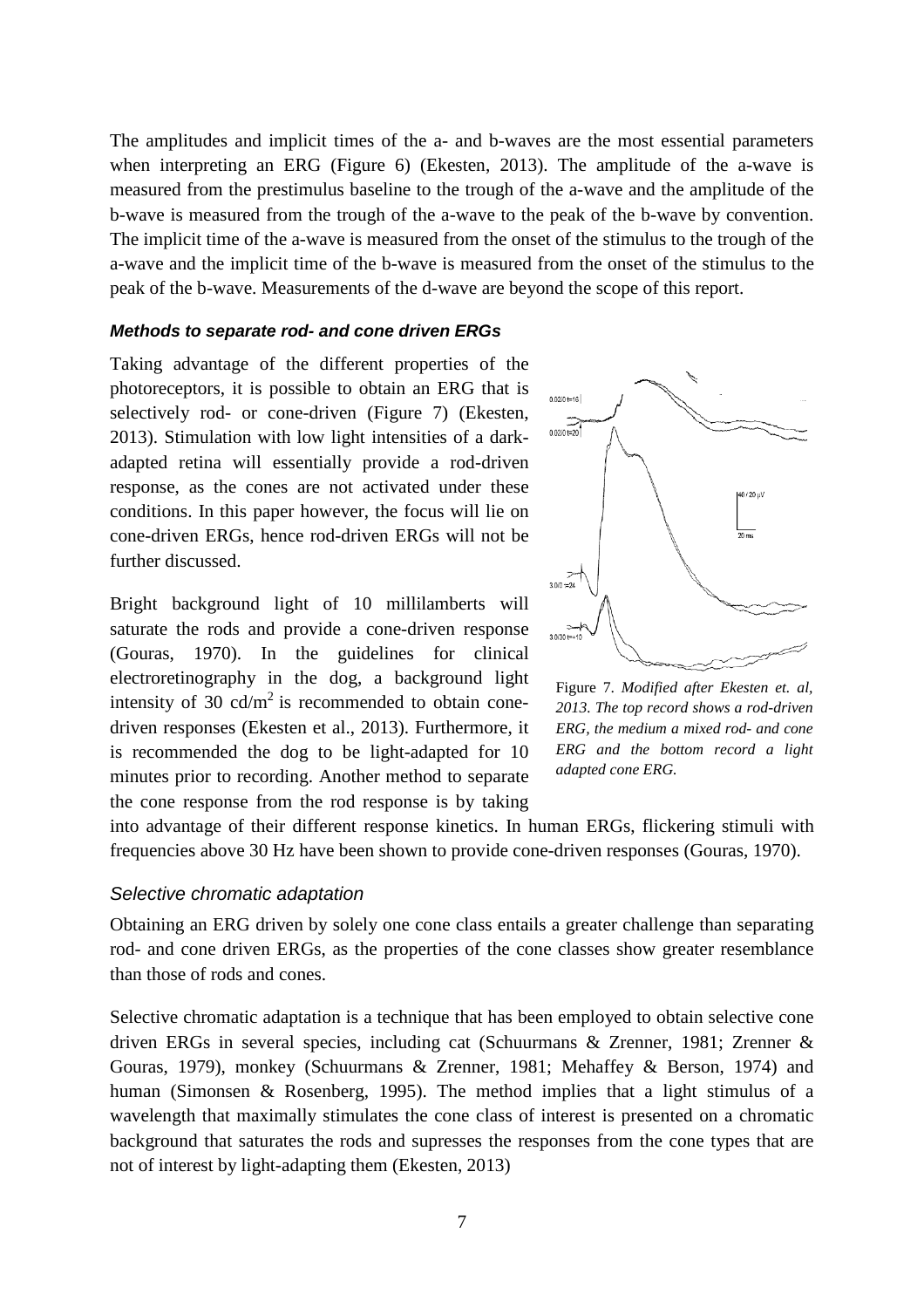Zrenner and Gouras (1979) stimulated perfused cat eyes with 444 nm (dark orchid) and 583 nm (yellow), respectively, presented on a bright yellow background. The 583 nm stimulus provided a cone ERG with a short b-wave implicit time and a prominent d-wave. On the contrary, stimulation with 444 nm yielded a longer implicit time for the b-wave and no detectable d-wave. The b-wave amplitude in response to the 444 nm stimulus saturated at low light levels, whereas the b-wave amplitude of the 583 nm stimulus increased with increased energy levels and did not saturate even at the highest intensities used in the study. Hence, the two wavelengths provided non-univariant responses, indicating two separate cone mechanisms as origin of the responses.

Gouras and MacKay (1990) described a method to evaluate the human S-, M- and L-cones in the same ERG, opposed to selective cone driven ERGs. A bright achromatic (white to the human eye) background light was used and the light stimuli were varied in their spectral composition. The bright background intensity did not only saturated the rods, but also speeded up the response from the M- and L-cones, resulting in an early, united M- and L-cone b-wave and a later S-cone b-wave. This method was modified by Simonsen and Rosenberg (1995), who used selective chromatic adaptation to reduce the interference between the Scones and the M- and L-cones. A stimulus of 440 nm presented on a yellow background light, led to a higher S-cone amplitude, whereas the M- and L-cone amplitude was unchanged or even reduced.

Two different light stimuli can produce an identical response from a cone, regardless of the wavelengths of the stimuli if the energy absorbed by the opsin is equivalent (Gouras, [http://webvision.med.utah.edu/,](http://webvision.med.utah.edu/) 2009). The Silent Substitution method (Estevez & Spekreijse, 1982; Mortlock *et al.*, 2005; Sawusch *et al*., 1987) implies matching of two stimuli of different wavelengths and light intensities so that they stimulate one type of cones to the exactly the same extent. When pulses of the two stimuli are presented in counter phase, the excitation of the cone class to which the stimuli are equivalent is kept constant; hence an isolated ERG response from the other cone class can be obtained (Arden & Berninger, 2006).

Mortlock *et al*. (2005) used a steady background to light-adapt the L-cones. On this background, two stimuli with different wavelengths were matched to be equivalent for the Mcones, hence, an isolated S-cone response was obtained. The silent substitution method can also be used to produce an almost pure S-cone response in the human ERG with a minimum of M- and L-cone intrusion.

# **Cone degeneration in retinal diseases**

A canine retinal disease that is known to primarily affect the cones is day blindness, i.e. hemeralopia, which has been described in the Alaskan Malamute by Aguirre and Rubin (1975). Hemeralopia is a recessively inherited disease (Rubin *et al*., 1967). Clinical signs arise at eight to ten weeks of age and include difficulties to see in daylight whilst in dim light, the vision seems to function well (Petersen-Jones & Narfström, 2013). No abnormal features are found on ophthalmoscopy. However, the ERG shows absence of cone responses. Histopathological examination has shown a progressive cone degeneration. At seven weeks of age, some cones are reported to be affected while others seem normal. By six months of age,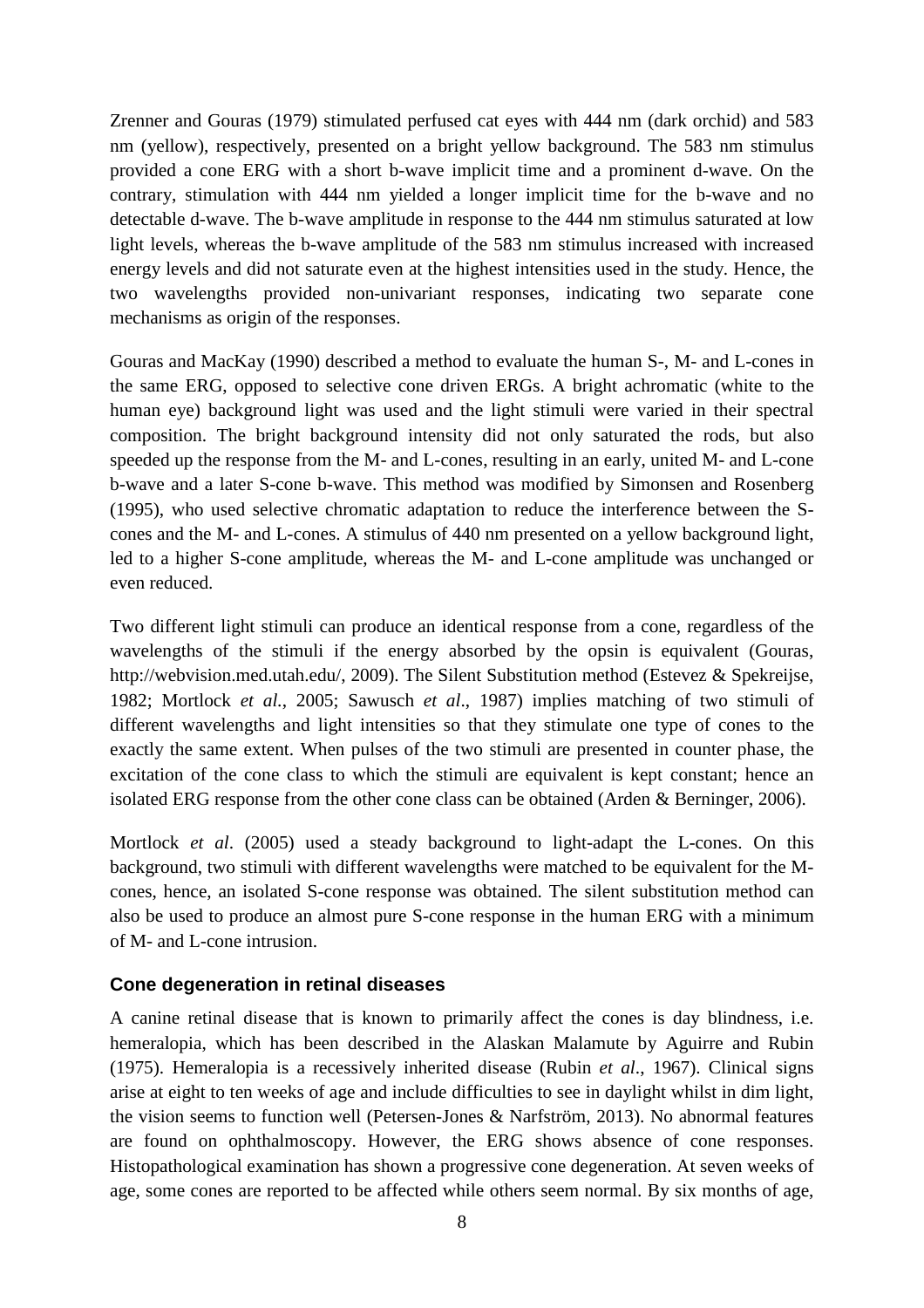all cones are affected. In the end stage of the disease, at four years of age, there is a pure rod retina.

Cone dystrophy has been reported in the Miniature Poodle and the German Shorthaired Pointer, the latter in which the disease was shown to be caused by the same mutation as in the Alaskan Malamute. Single cases of cone degeneration have also been reported in the Australian Cattle dog, the Chihuahua and the Rhodesian Ridgeback.

As mentioned in the introduction, studies in human beings have shown the S-cones to be more liable to acquired damage than the M- and L-cones (Greenstein *et al.*, 1989; Daley *et al*., 1987; Gouras *et al*., 1993; Zrenner *et al*., 1986). If the canine S- and M/L-cones are affected differently in various diseases affecting the retina is not known today, as there are no protocols or guidelines for examining selectively S- and M-/L-cone-driven canine ERGs.

# **MATERIAL AND METHODS**

# **Dogs**

The ERGs were recorded from six Beagle dogs from the Clinical Science Department at the Swedish University of Agricultural Science (Table 1). All experiments adhered to the guidelines from the Association for Research in Vision and Ophthalmology (ARVO) for use of research animals and ethical approval was obtained from the Uppsala Regional Ethical Review Board before the experiments started.

Prior to the experiments all dogs underwent a general physical examination, including assessment of general condition, posture and gait, hydration status, auscultation of the circulatory and respiratory system, palpation of lymph nodes and abdomen. In addition, an ophthalmologic examination including testing of menace responses, palpebral and corneal reflexes, pupillary light reflexes, dazzle reflexes, cotton ball test and doll's eye reflex, Schirmer's tear test, tonometry (Tono-Pen XL, Medtronic Solan, Jacksonville, USA), slitlamp biomicroscopy (Kowa SL-15, Kowa Optimed Deutschland GmbHand, Düssseldorf, Germany) and direct and indirect ophthalmoscopy (Heine Beta 200, HEINE Optotechnik, Herrsching, Germany and Topcon ID-10, Topcon Corporation, Tokyo, Japan) after dilation of the pupils was performed. The results of the examinations are shown in Table 1.

|          | $\mu$ , $\mu$ , $\mu$ , $\mu$ , $\mu$ , $\mu$ , $\mu$ , $\mu$ , $\mu$ , $\mu$ , $\mu$ , $\mu$ , $\mu$ , $\mu$ |     |                   |                         |  |
|----------|---------------------------------------------------------------------------------------------------------------|-----|-------------------|-------------------------|--|
|          | <b>Sex</b>                                                                                                    | Age | Clinical findings | Ophthalmologic findings |  |
| $\log 1$ | intact female                                                                                                 | 3   | n.a.d.            | n.a.d.                  |  |
| $\log 2$ | intact female                                                                                                 | 3   | n.a.d.            | n.a.d.                  |  |
| $\log 3$ | intact female                                                                                                 | 3   | mild tonsillitis  | mild distichiasis       |  |
| $\log 4$ | intact female                                                                                                 | 3   | n.a.d.            | n.a.d.                  |  |
| $\log 5$ | intact female                                                                                                 | 3   | n.a.d.            | n.a.d.                  |  |
| $\log 6$ | intact female                                                                                                 | 3   | n.a.d.            | n.a.d.                  |  |

Table 1. *Clinical and ophthalmological examinations of the six Beagle dogs included in the study. n.a.d. = no abnormalities detected*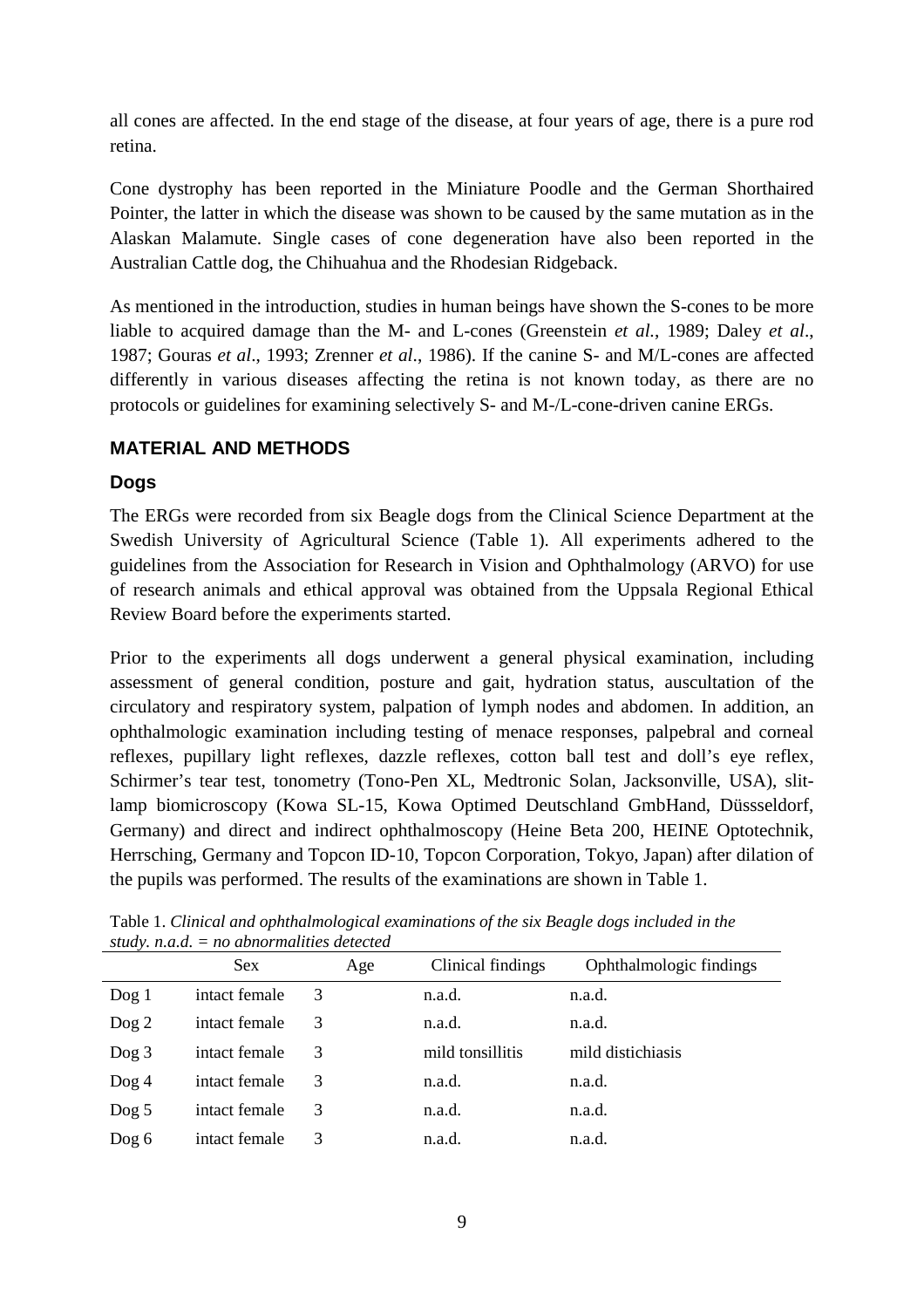# **Preparations**

Pupil dilation was obtained by topical administration of cyclopentolate (Cyclogyl, 1%, eye drops, Alcon Laboratories, Inc. Fort Worth, Texas, USA) and tropicamide (Mydriacyl, 0.5%, eye drops, Alcon Laboratories, Inc. Fort Worth, Texas, USA). Two drops of each drug were administered 5 minutes apart and was then repeated after 15 minutes. The last administration was approximately 30 minutes prior to the ERG. Pupil dilation was evaluated before and after each experiment.

Artificial tears (Comfort Shield, 0.15%, Vétoquinol Scandinavia, Åstorp, Sweden) were used as coupling agent between the contact lens electrode and the cornea and to keep the eye moist. The eyelids were kept open using a lid speculum and stay sutures (silk 4-0) kept the third eye out of the way.

The dogs were premedicated with 0,04-0,05 mg/kg acepromazine (Plegicil vet, 10mg/ml, Pharmaxim, Helsingborg, Sweden) intramuscularly. Anaesthesia was induced with 0,6-0,8 mg/kg propofol (Lipuro 10 mg/ml, B. Braun Melsungen AG, Melsungen, Germany) intravenously and maintained by inhalation of isoflurane (Attane vet, Isofluran, 1000mg/g, Piramal Health Care UK Limited, Northumberland, Great Britain). Hydration was maintained using Ringer's acetate (Baxter, healthcare Corporation Chigao, Illinois, USA) at a dose corresponding to 40 ml/kg and day. The dogs were positioned in ventral recumbency. Oxygen saturation and pulse rate was monitored using a battery-operated pulse-oximeter (TuffSat, GE Healthcare, Louisville, CO, USA) throughout the experiments.

# **Equipment for stimulation and registration**

A corneal contact lens electrode (JET-lens electrode, Universo, Switzerland) was placed on the cornea. A reference electrode (Gold Disc Electrodes, F-E5GH, Natus Neurology Incorporated, West Warwick, RI, USA) was put approximately 3 cm from the lateral canthus and a ground electrode (same model as for the reference electrode) was placed at the top of the skull. The skin electrodes were attached using a conductive paste (Ten20 Conductive, D.O Weaver & Co, Aurora, CO, USA). The impedance was measured with an impedance meter (F-EZM5, GRASS, Astro-Med inc., West Warwick, RI, USA) and kept below 5 kOhms.

The signals were amplified by an isolated biological amplifier (Iso-Dam, World Precision Instruments Inc., Sarasota, FL, USA) and by a combined amplifier and AD-converter (PowerLab/8SP, AD Instruments Ltd, Castle Hill, Australia). A special software (Scope 4, AD Instruments Ltd, Castle Hill, Australia) was used to display, store and analyse the data.

A monocular, customized, mini-ganzfeld was used for presenting both background light and light stimuli. The mini-ganzfeld had built-in light emitting diods (LEDs) (Table 2). The LEDs were driven by a signal generator (Siglent; SDG-5082, Ferner elektronik AB, Järfälla, Sweden). The background light was driven and kept constant by the signal generator whilst the light stimulus was presented at rate of 0.5 Hz.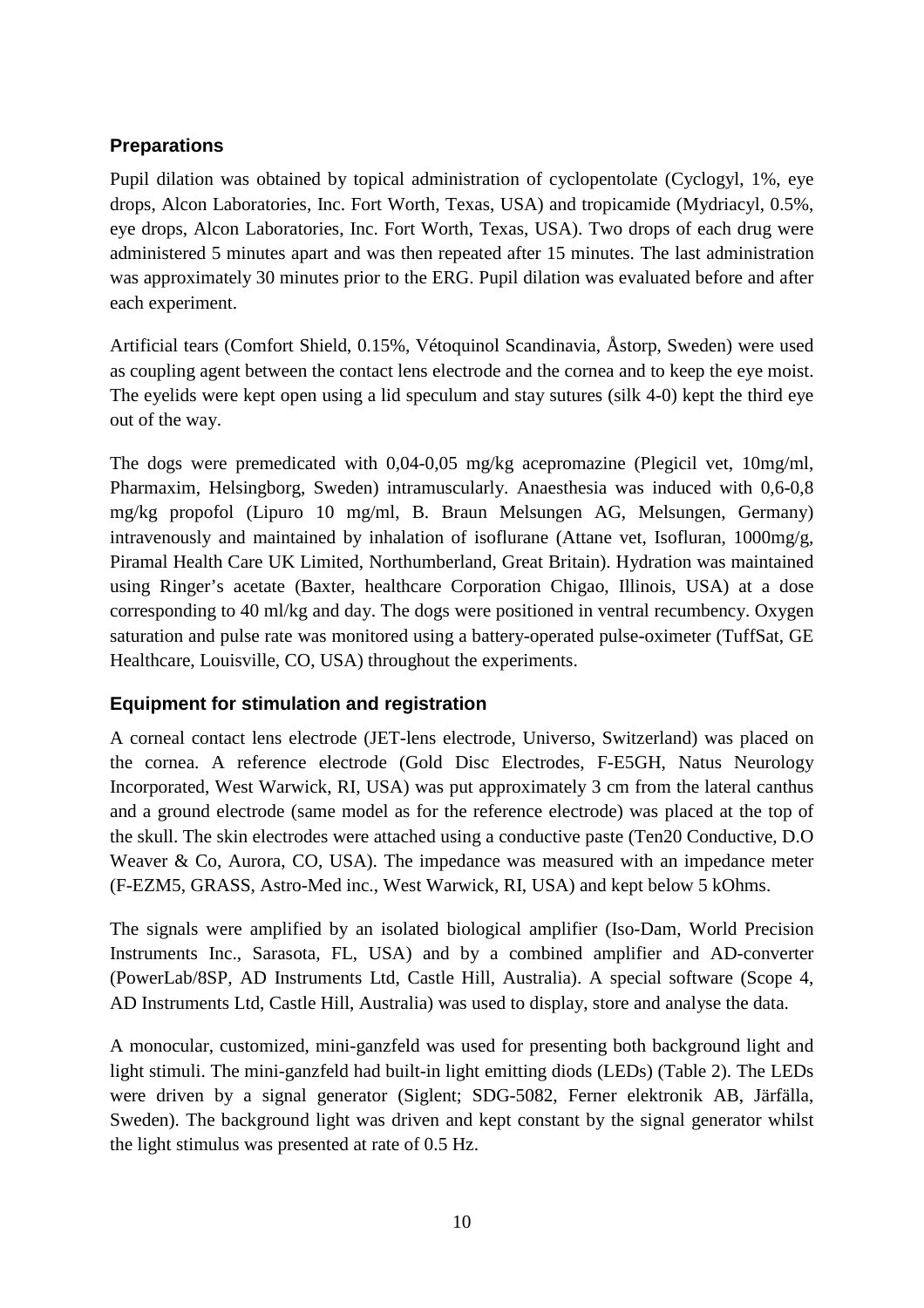| Type           | Colour | Wavelength range | $\lambda_{\rm m}$ | Manufacturer                                 |
|----------------|--------|------------------|-------------------|----------------------------------------------|
| Luxeon K2 red  | red    | $620.5 - 645$ nm | $627 \text{ nm}$  | Philips Lumileds,<br>San Jose, California    |
| YSF-B319EY     | blue   | $460 - 480$ nm   | $470 \text{ nm}$  | Yoldal CO<br>Zhonghe City,<br>Taipei Country |
| OCU-400 411 OS | violet | 407-415 nm       | $411$ nm          | OSA Opto Light<br>GmbH<br>Berlin, Germany    |

Table 2. *Specifications of the light emitting diodes (LEDs) used for light stimulation of the eye*

# **Calculation of stimulus intensity**

The relative number of photons (n) in each light stimulus was calculated as the quotient of the total relative energy divided in the energy of a photon. The energy of a photon (E) is

$$
E = hc \div \lambda
$$

where *c* is the speed of light (299,792,458 m/s), *h* Planck's Constant (6.626 069 5729  $\times$  10<sup>-34</sup> **J**•s), and  $λ$  the wavelenght in nm. However, the wavelengths emitted by the LEDs constituted a rather symmetrical distribution on each side of the peak wavelength, hence the peak wavelength was used when calculating the number of photons.

Light intensities of stimuli and background light were measured prior to the experiments, with a photometer (IL 1700, International Light Ltd, Newburyport, MA, USA). The light intensities were measured without any filter and as the photometer was not calibrated for this, the values obtained were in "relative irradiance", which differ from the true irradiance by a constant factor. Hence, the number of photons calculated from the relative energy is a relative and not an absolute number. Background light intensities were however also measured in human scotopic  $cd/m^2$ , using a filter calibrated for human scotopic vision.

# **Protocols**

Two main protocols for light stimulation were used (Tables 3 and 4). In summary, the first protocol was used to examine ERG responses to violet, blue and red stimuli on a blue background and the second protocol for selective chromatic adaptation; violet light presented on a bright red background and vice verse.

The dogs were adapted for ten minutes to each different background light intensity. A recovery period of 2 minutes was used between different stimulus intensities. The relative intensity of each stimulus was increased for each background intensity and stimulus wavelength (Table 5). A response to both a 5 ms and a 100 ms stimulus was recorded for each intensity. Data for a second study (C. Kristensson, Evaluation of the retinal ON- and OFF responses in the dog ERG, ISSN 1652-8697) were collected from each experiment, however only the data relevant for this paper is presented here.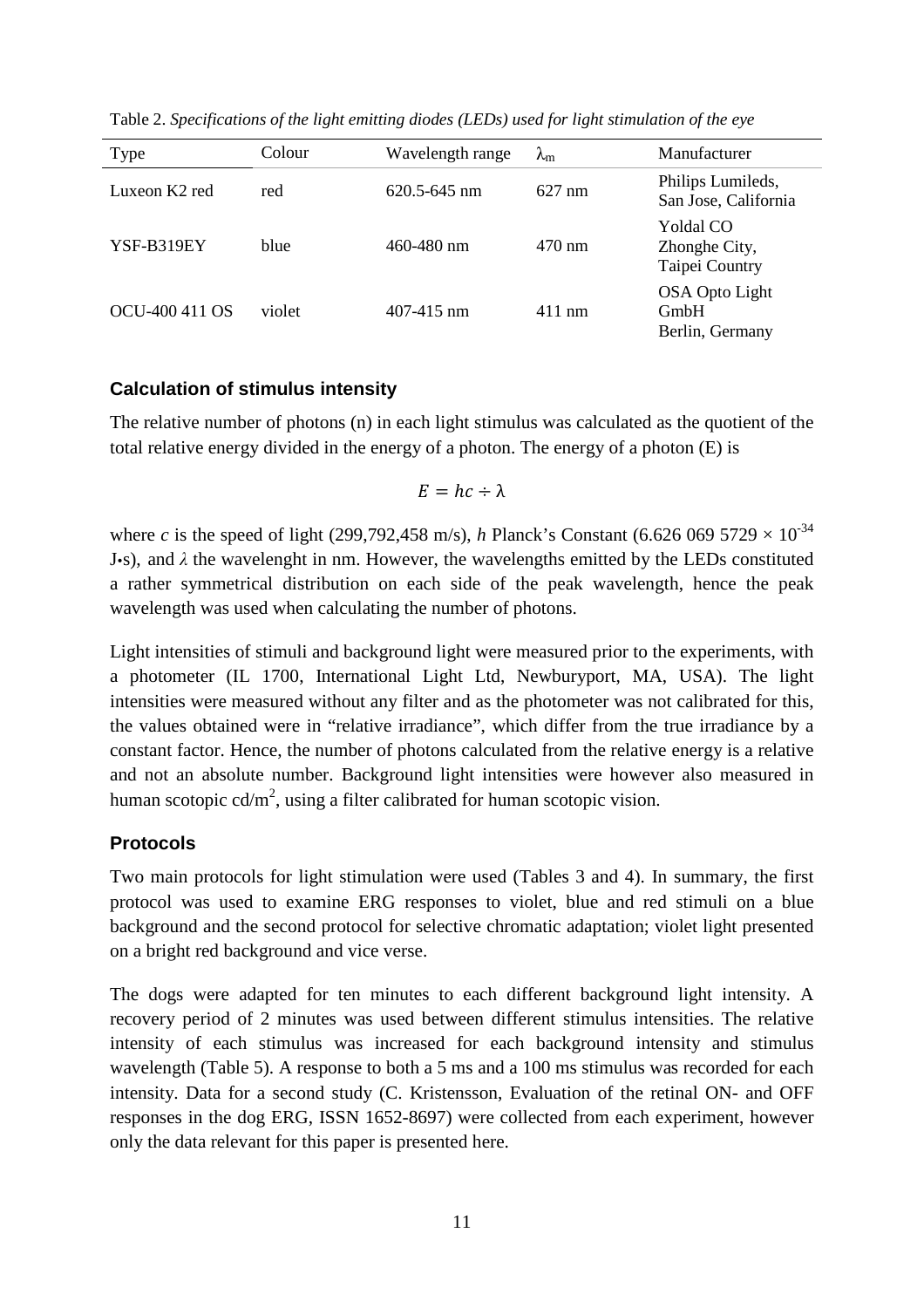Table 3. *Summary of protocols for chromatic stimuli presented on blue background (470 nm) of three different intensities. The intensity of each background is presented in log relative photons/m2 /s and below each background intensity, the wavelengths of the light stimuli are presented in nm. Both short (5 ms) and long (100 ms) stimuli were recorded for each stimulus and background. The x marks that an ERG was obtained using these particular settings.*  $\lambda_m =$ *peak wavelength (presented in nm)*

|                | Background illumination of 470 nm $\lambda_{m}$ |                                       |     |             |                                      |     |     |                                       |     |
|----------------|-------------------------------------------------|---------------------------------------|-----|-------------|--------------------------------------|-----|-----|---------------------------------------|-----|
|                |                                                 | 11.50 log rel.<br>photons/ $m^2 \& s$ |     |             | 11.80 log rel.<br>photons/ $m^2$ & s |     |     | 11.97 log rel.<br>photons/ $m^2 \& s$ |     |
|                |                                                 | Stimulus $\lambda_m$                  |     |             | Stimulus $\lambda_{m}$               |     |     | Stimulus $\lambda_m$                  |     |
| Subject        | 411                                             | 470                                   | 627 | 411         | 470                                  | 627 | 411 | 470                                   | 627 |
|                |                                                 | $\mathbf X$                           |     |             | X                                    |     |     | X                                     |     |
| 2              | $\mathbf{x}$                                    | X                                     | X   |             |                                      |     |     |                                       |     |
| 3              | X                                               | X                                     | X   |             |                                      |     | X   | X                                     | X   |
| $\overline{4}$ | X                                               | X                                     | X   | $\mathbf X$ | X                                    | X   |     |                                       |     |
| 6              |                                                 |                                       |     | $\mathbf X$ |                                      |     |     |                                       |     |

Table 4. *Protocol for selective chromatic adaptation, subjects 1 and 6*

|                        | Background illumination   |                            |  |  |
|------------------------|---------------------------|----------------------------|--|--|
| <b>Stimulus</b>        | 411 nm (violet)           | $627 \text{ nm}$ (red)     |  |  |
| wavelength             | 13.7 log relative photons | 14.38 log relative photons |  |  |
| 411 nm (violet)        |                           | X                          |  |  |
| $627 \text{ nm}$ (red) | x                         |                            |  |  |

Table 5. *The range of relative intensities (in log relative photons/m<sup>2</sup>) for each wavelength of the light stimulus*

|                        | log relative photons/ $m^2$ |                 |  |
|------------------------|-----------------------------|-----------------|--|
| Wavelength of stimulus | 5 ms stimulus               | 100 ms stimulus |  |
| $411$ nm               | 10.40-11.39                 | 11.70-12.70     |  |
| $470 \text{ nm}$       | 9.64-11.61                  | 10.94-12.91     |  |
| $627 \text{ nm}$       | 10.92-12.08                 | 12.22-13.38     |  |

Dog 5 had a miotic pupil at the end of the ERG session and was therefore excluded from the study.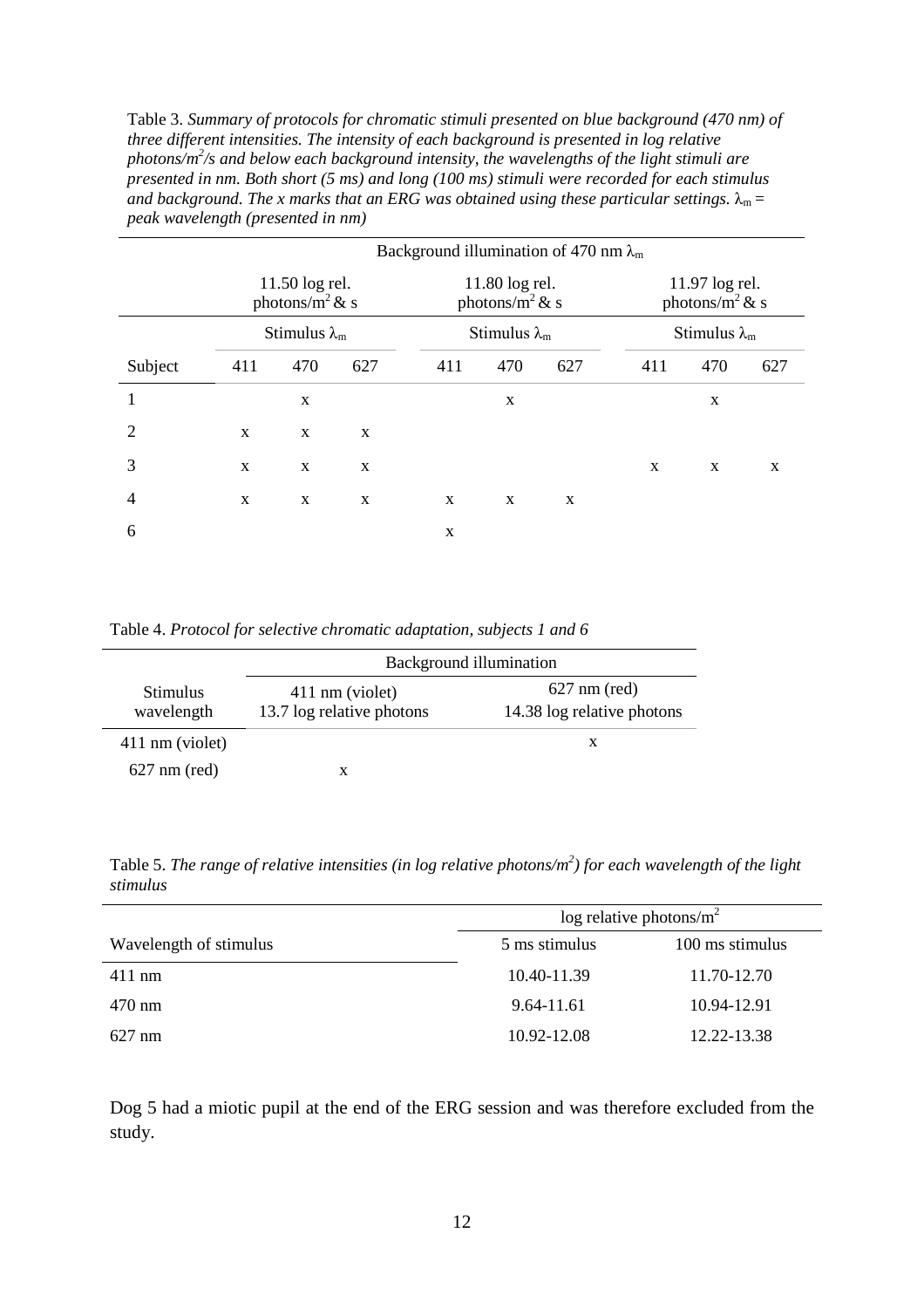## **RESULTS**

## **Altered chromatic stimuli presented on a blue background**

Prominent a- and b-waves were seen in ERGs in response to violet, blue and red stimuli presented on a rod-saturating blue background (Figure 8). The b-wave amplitudes were slightly lower to violet stimuli than to blue and red stimuli, despite that the number of photons were almost equal for all three lights.

B-wave amplitudes grew higher following increased stimulus intensities for all three wavelenghts. Blue stimulus, which stimulates both S- and M/L-cones almost equally, produced a larger a-wave than violet and red stimuli. The b-wave was uni- or bi-phasic in response to the lower stimulus intensity and bi- or tri-phasic at the higher intensity. No obvious differences in b-wave implicit times could were observed.



Figure 8a. *ERGs* in response to violet ( $\lambda_m$  411 nm), blue ( $\lambda_m$  470 nm) and red ( $\lambda_m$  627 nm) stimuli, *presented on a steady blue*  $(\lambda_m 470 \text{ nm})$  *background light with an intensity of 11.50 log relative photons/m2 and second. ERG responses produced by the three different chromatic stimuli of approximately equal light intensities are superimposed on each other to show the similarity. The solid horizontal lines show the duration of the stimuli (5 ms). Stimulus intensities, presented in log relative photons/m2 , are shown to the right of each record.*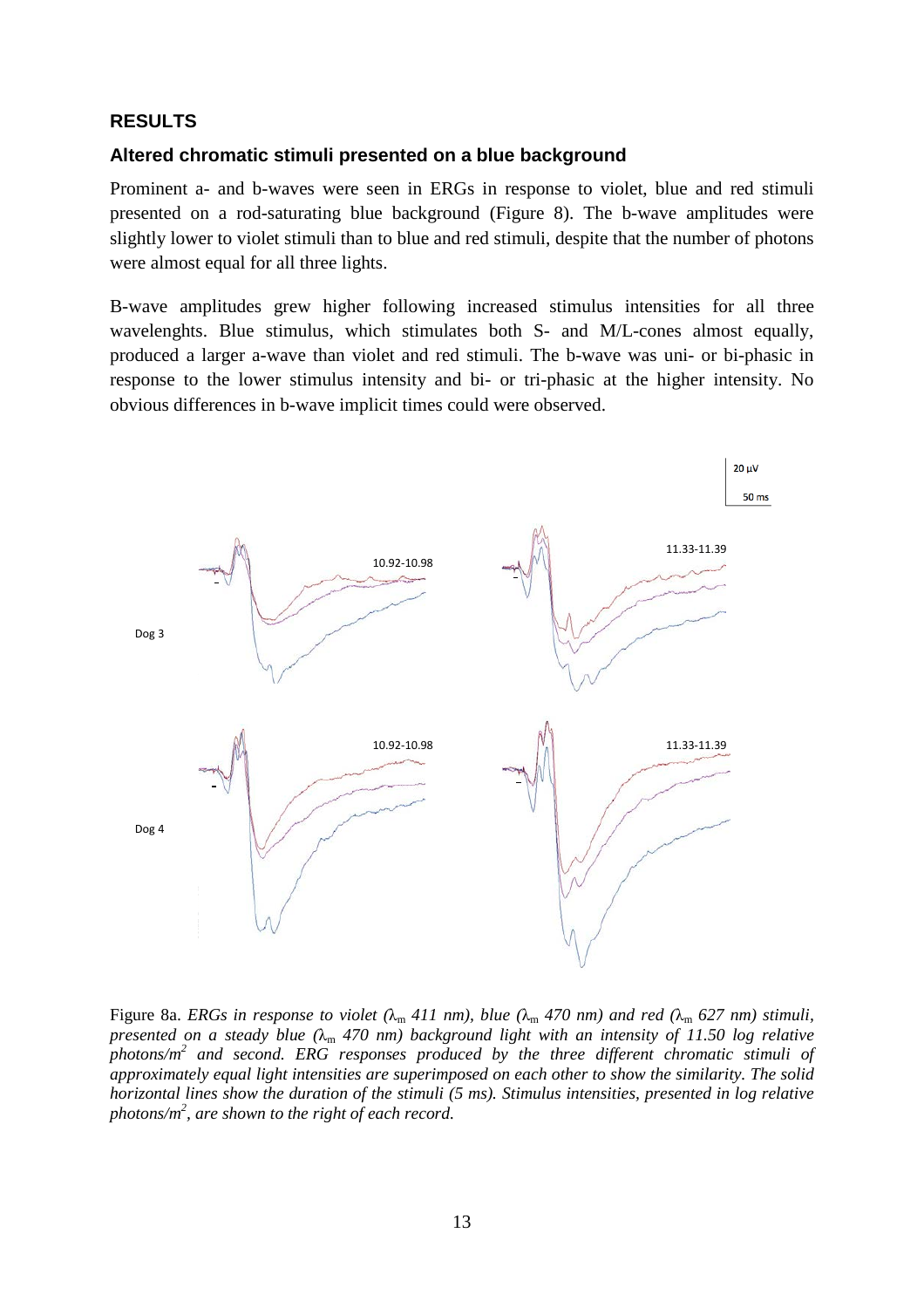

Figure 8b. *ERGs in response to red (*λ<sup>m</sup> *627 nm), violet (*λ<sup>m</sup> *411 nm) and blue (*λ<sup>m</sup> *470 nm) stimuli presented on a steady blue (*λ<sup>m</sup> *470 nm) background with an intensity of 11.50 log relative photons/m2 /s. ERG records from two dogs are superimposed on each other to show the similarity. The solid horizontal lines show the duration of the stimuli (5 ms). The stimulus intensity, in log relative photons/m2 , is shown to the right of each record.*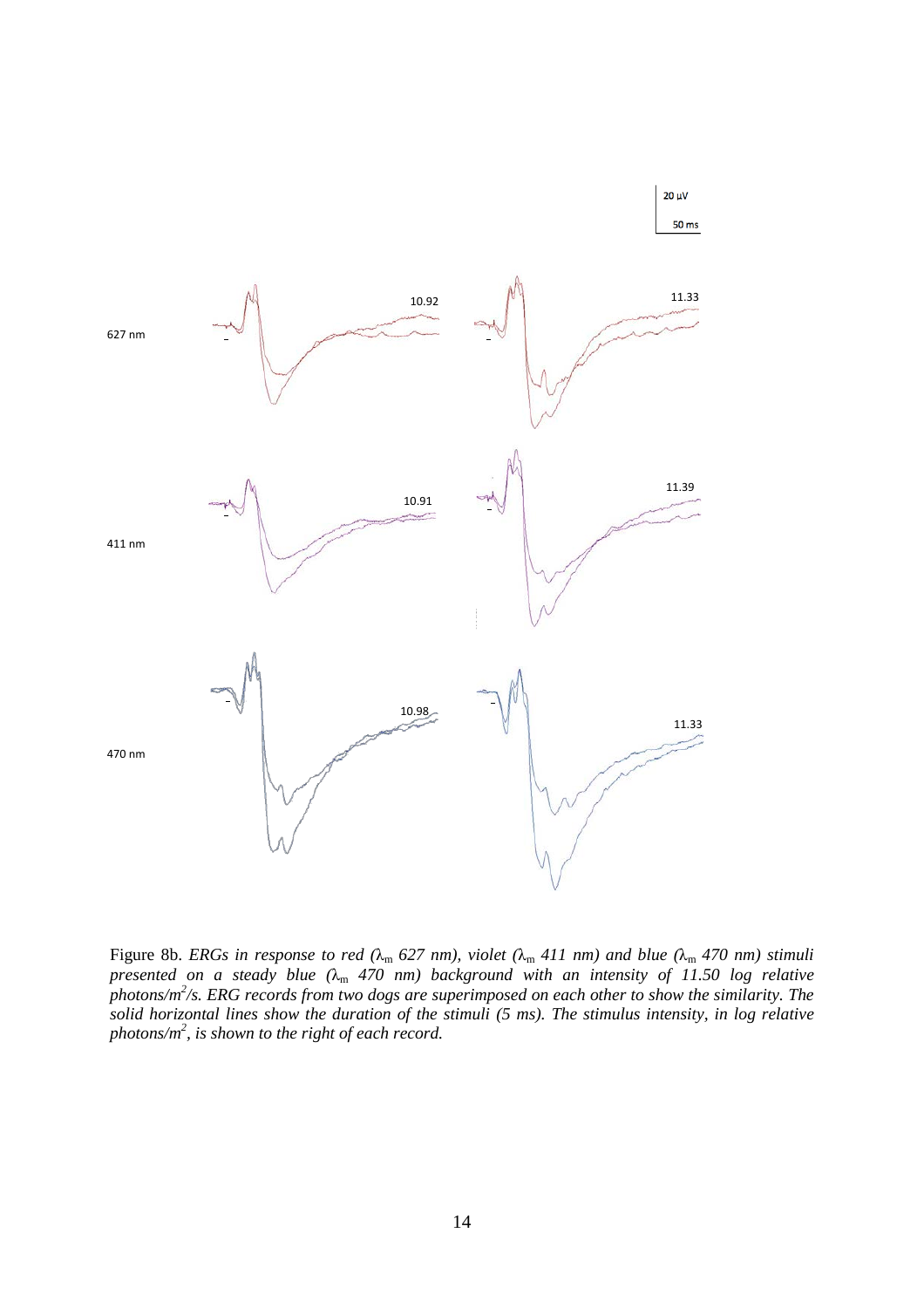Figure 9 shows b-wave amplitudes and implicit times in response to violet and red stimuli presented on a blue background. The amplitudes for both stimuli increased with increased light intensities of the stimuli, red stimulus producing somewhat higher amplitudes. The implicit times appear to increase with increasing stimulus intensity (at least at higher intensities), but our sparse data is rather scattered.



Figure 9. *B*-wave amplitudes (a) and implicit times (b) produced by violet ( $\lambda_m$  411 nm) and red ( $\lambda_m$  627 *nm) stimuli as a function of stimulus intensity. The stimuli were presented on a blue*  $(\lambda_m 470 \text{ nm})$ *background with an intensity of 11.97 log relative photons/m2 /s.*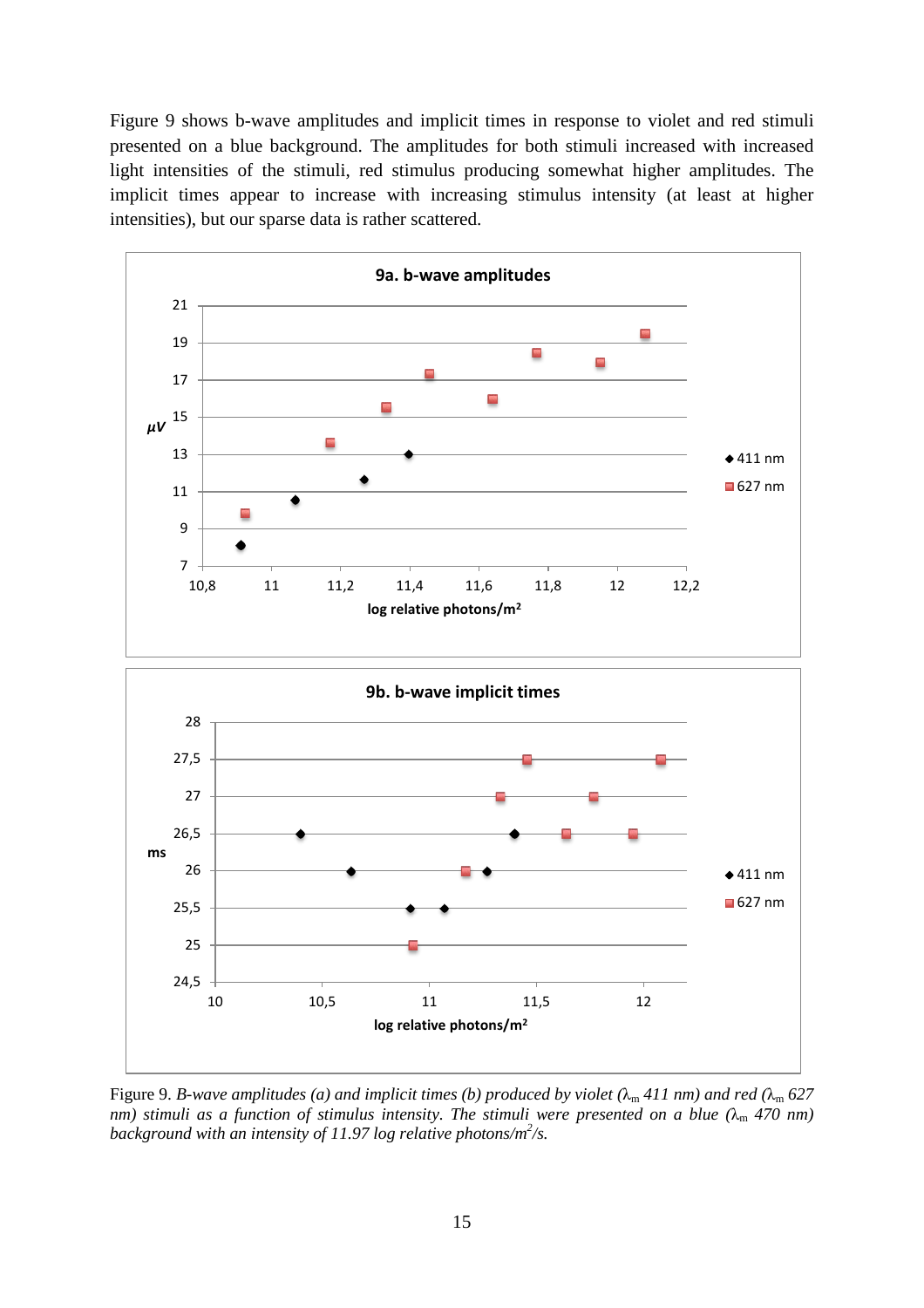#### **Selective chromatic adaptation**

The violet stimulus presented on the rod-saturating and M-/L-cone suppressing red background produced smaller b-wave amplitudes compared to responses to red stimuli on a rod-saturating and S-cone suppressing violet background when approximately equal stimulus intensities were employed (Figure 10). While the b-wave amplitude to red stimuli increased sigmoidally with increasing stimulus intensities, the amplitudes of the b-wave in response to the violet stimulus were similar throughout the range of intensities (Figure 11).

The b-wave implicit times were longer to violet stimuli than to red stimuli for all the light intensities in the study (Figure 11b).



Figure 10. *ERGs in response to violet (*λ<sup>m</sup> *411 nm) and red (*λ<sup>m</sup> *627 nm) stimuli presented on chromatic adaptation fields. The red stimulus was presented on a steady, violet background with the intensity of 13.7 log relative photons/m2 and second. The violet stimulus was presented on a steady, red background light with the intensity of 14.38 log relative photons/m2 and second. Records produced by red and violet stimuli of approximately equal light intensities are superimposed on each other. The stimuli intensities are shown to the right of each record, in log relative photons/m2 . The solid horizontal lines show the duration of the stimuli (5 ms).*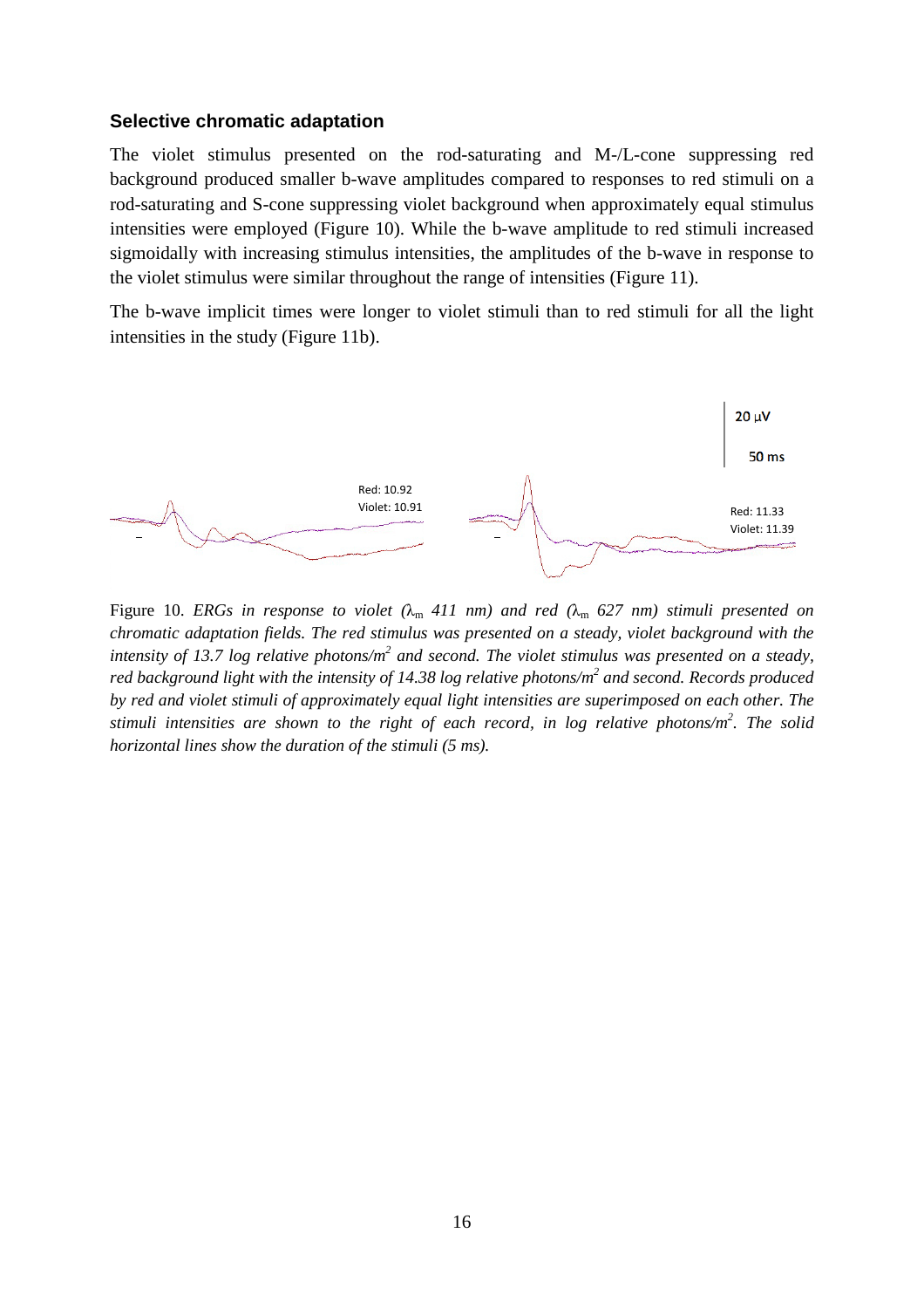



Figure 11. *B*-wave amplitudes (a) and implicit times (b) in response to violet ( $\lambda_m$  411 nm) and red ( $\lambda_m$ ) *627 nm) light stimuli of different intensities. The violet stimulus was presented on a red background* light with 14.38 log relative photons/m<sup>2</sup>/s., whereas 13.7 log relative photons/m<sup>2</sup>/s violet background *was used for the red stimulus.*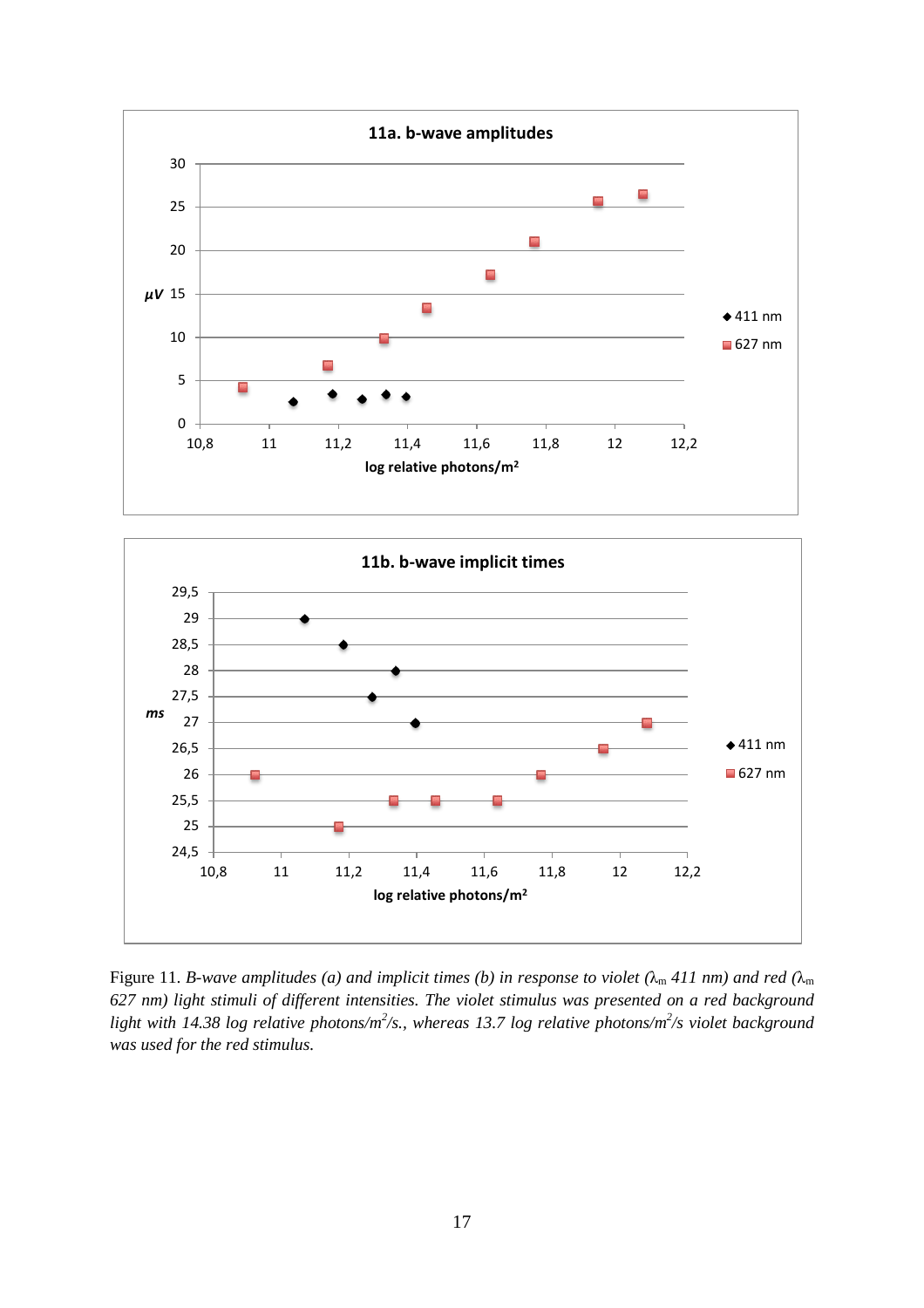

Figure 12. *ERG recordings in response to violet*  $(\lambda_m 411 \text{ nm})$  *and red*  $(\lambda_m 627 \text{ nm})$  *stimuli of approximately equal light intensities. The violet stimulus was presented on a steady, red background*  light with the intensity of 14.38 log relative photons/m<sup>2</sup>/s. The red stimulus was presented on a steady, *violet background with the intensity of 13.7 log relative photons/m2 /s. The stimuli intensities are shown to the right of each record, in log relative photons/m2 . The solid horizontal line below each record shows the 100 ms stimulus.*

The b-wave amplitude in response to a 100 ms red stimulus (Figure 12) was higher than that to the red stimulus of 5 ms duration. In contrast, a 100 ms violet stimulus caused no increase in b-wave amplitude compared to the 5 ms violet stimulus.

After the cessation of the 100 ms red stimulus, a d-wave appeared followed by a large negative wavelet. No obvious d-wave could be seen in response to the 100 ms violet stimulus. However, when the same violet stimulus was presented on the blue background, a distinct dwave was seen (Figure 13).



Figure 13. *ERG recordings in response to a bright 411 nm stimulus of 12.70 log relative photons/m2 on a red*  $(\lambda_m 627 \text{ nm} - \text{curve } a)$  *and blue*  $(\lambda_m 470 \text{ nm} - \text{curve } b)$  *background. The intensities of the background lights were 14.38 log relative photons/m<sup>2</sup>/s for the red light and 11.80 log relative photons/m2 /s for the blue light. The solid horizontal line below the records shows the 100 ms stimulus.*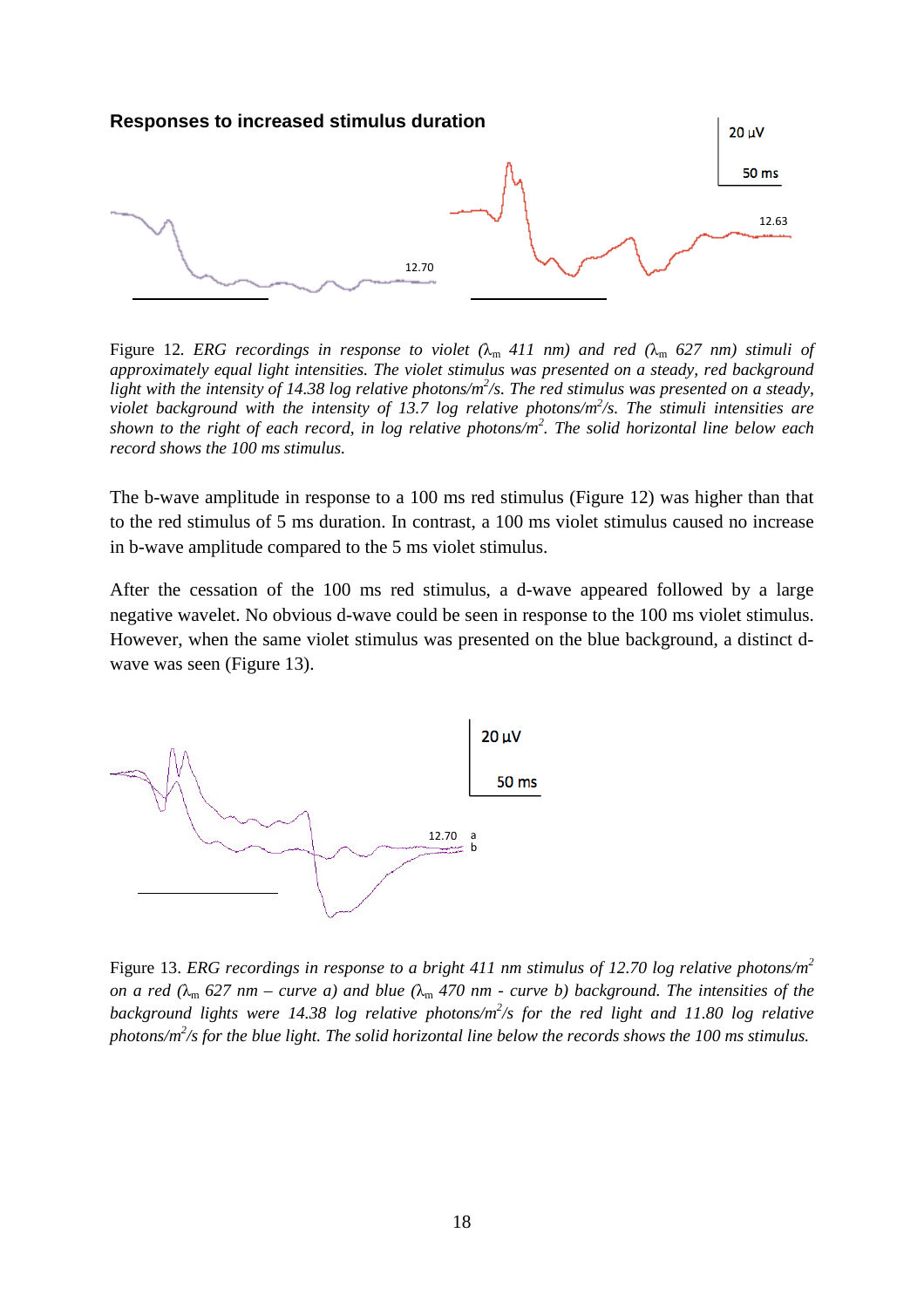# **DISCUSSION**

We used a long-wavelength, red stimulus (627 nm) to obtain selective, canine M/L-driven ERGs, as we know that the canine S-cones cannot respond to wavelengths longer than 520 nm (Neitz *et al.,* 1989). A bright violet (411 nm) background was used to saturate the rods. This wavelength will also desensitise the M/L-cones because of their beta-band absorption, but we consider that the effect must have been small.

Our violet (411 nm) flash will not selectively stimulate the S-cones, due to the beta-band absorption of the M/-L-cones, but it should be a considerably more effective stimulus for the S- than the M/L-cones. However, as the M/L-cones constitute the majority of the cones in the canine retina (Mowat *et al*., 2008), their contribution to the ERG is larger than the S-cones. It is therefore of utmost importance to desensitise the M/L-cones as much as possible to minimise their ability to respond to the violet stimulus in order to obtain an ERG mainly driven by the S-cones. This was done using a bright chromatic background of 627 nm.

Selective chromatic adaptation provided ERG responses with different waveforms in response to violet and red stimuli of approximately the same number of photons. The two different chromatic stimuli employed will however not be equally well absorbed by the two photopigments. Based on the S- and M/L-cone spectral sensitivity functions presented in Jacobs *et al.,* 1993, we estimate the red stimulus to be less effectively absorbed by the M/Lcones (around 30 % of their maximum absorption capacity) than the violet stimulus by the Scones (around 80% of their maximum absorption capacity). Hence, speaking in terms of the number of photons effectively absorbed by the two cone types, the 627 nm curve in Figure 11 would rather be displaced to the left in relation to the 411 nm curve. The fact that M/L-cone absorption at 627 nm wavelength is as low as 30% of maximal absorption, but the red stimulus still causes markedly larger amplitudes and a faster increase in amplitudes than the violet stimulus, makes it less likely that the response to the violet stimulus is produced by weakly stimulated M/L-cones. Furthermore, neither the implicit time-intensity functions to 411 and 627 nm stimuli appear univariant. Finally, the OFF-responses to 100 ms violet and red stimuli appear different throughout the entire range of stimulus intensities, suggesting that two different cone mechanisms were stimulated. Hence, we believe that we have obtained a mainly S-cone driven ERG in response to 411 nm stimuli.

The 470 nm background light was chosen to enable comparison of the ERG responses produced to the 411 nm and 627 nm stimuli presented on a background suppressing the S- and M/L-cones almost equally (Neitz *et al*. 1989) and, of course, saturating the rods. Both the waveforms and the b-wave amplitude as a function of stimulus intensity were similar for both stimulus wavelengths on the blue background. Therefore, we have no solid evidence that we were able to selectively stimulate the S-cones in that experiment. Despite the rather low sensitivity to the violet stimulus in the beta-band of the M/L-cones, the much larger number of these cones compared to the S-cones (Mowat *et al*., 2008), may have made their contribution to the violet response considerable. Hence, we believe that the red stimulus selectively drove the M/L-cones and the violet stimulus produced a mixed S- and M/L-cone response on the blue background.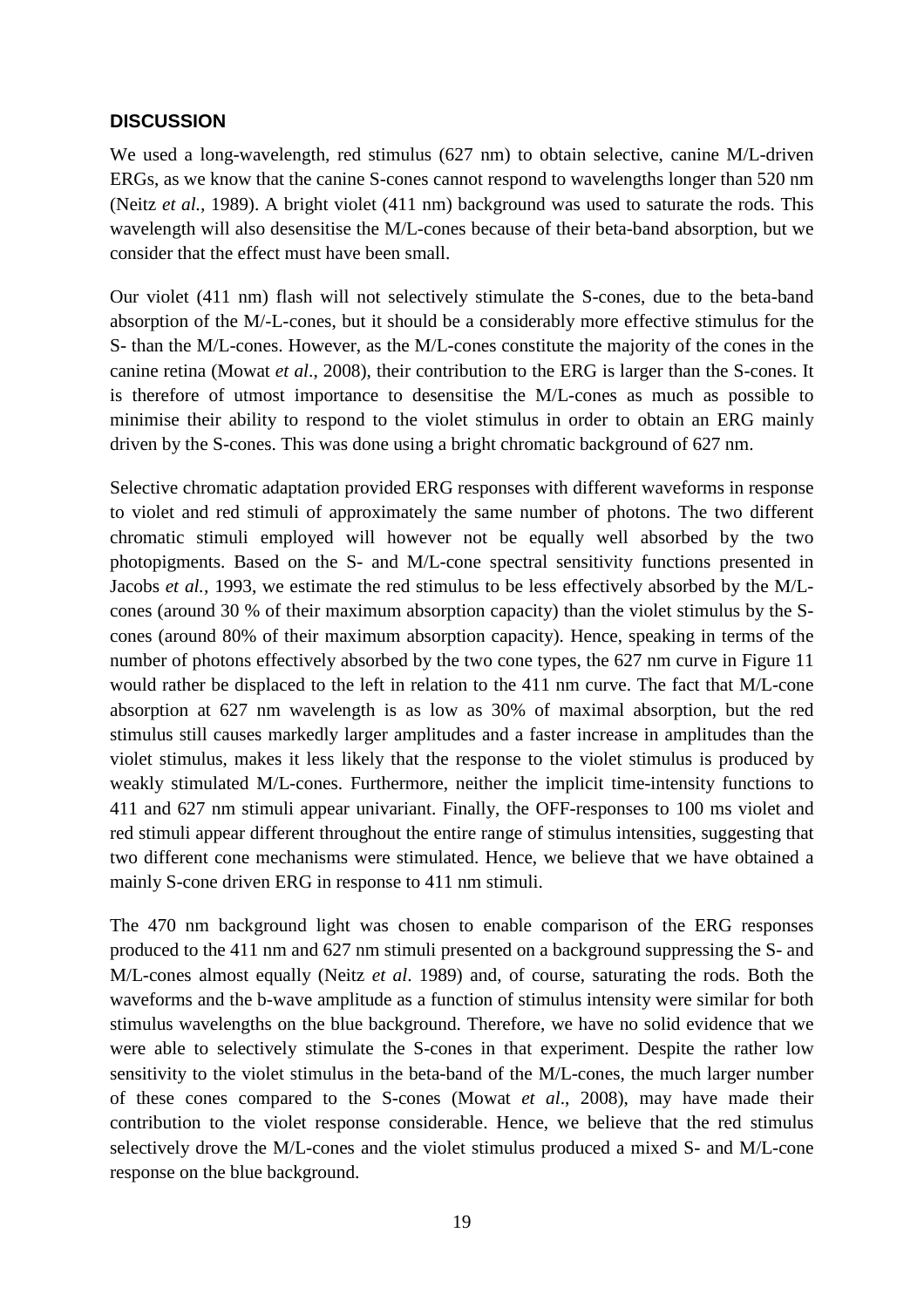# **Properties of the S- and M/L-cone electroretinogram**

The results indicate that the canine S-cone driven ERG has a longer b-wave implicit time and a smaller b-wave amplitude that appears to saturate at lower stimulus intensities, compared to the M/L-cone driven ERG, which has a shorter b-wave implicit time and a higher b-wave amplitude that increases with increased stimulus intensities. The M/L-cone driven ERG has a prominent d-wave after the cessation of the light stimulus, while the d-wave was absent, or at least not obvious, in the S-cone driven ERG. Our results from the dog are in agreement with the results from the cat (Zrenner & Gouras, 1979). However, our study is marred by the low number of dogs and a larger population should be studied to confirm these results.

To further investigate the S-cone ERG a larger range of light intensities are however needed. In addition to this, to obtain a maximal response from the S-cones, a stimulus wavelength at around 429 nm would be optimal, as this is the absorption maximum for the S-cones (Neitz *et al.,* 1989).

## **Variable number of peaks of the b-wave**

We observed b-waves with one, two or three peaks in our experiments. One possibility is these constitute an early M/L-cone b-wave and a later S-cone, as the M/L-cone response speeds up faster than do the S-cone response at high background light intensities (Gouras & MacKay, 1990). This is however less likely because b-waves with this appearance are seen in response to the 627 nm stimulus, which exclusively drives the M/L-cones. A rod component can also be excluded as the background illumination was bright enough to fully saturate the rods, according to the Guidelines for Clinical Electroretinography in the dog (Ekesten *et al.,* 2013). Another prospect was that a multiphasic appearance was caused by a delay of the bipolar OFF-responses even for the brief light stimulus of 5 ms. This was however rejected as the bi- and tri-phasic b-waves were seen on ERGs in response to stimuli with a duration of 100 ms, whereas distinct d-waves (OFF-responses) emerged after cessation of the stimuli. By using a high-cut (low-pass) filter on the ERG records, the peaks were filtered out suggesting that they were large OPs (see literature review for details).

# **Technical aspects**

No filter for canine photopic vision was available for the photometer when we measured the light intensities. The CIE photopic filter would not have been appropriate, because its transmission spectrum is adjusted to human trichromatic vision. Hence, the intensities were measured without any filter, and the values obtained were in "relative irradiance" (based on the energy per area unit,  $W/m^2$ , detected by the photometer, but off from the true irradiance by a constant factor). Our calculated number of photons per area unit is therefore not the absolute number of photons, but a relative value that was used when we compared different intensities and different wavelengths. Hence, the relative number of photons in our study cannot be compared to absolute number of photons in other studies. The background light intensities were however also measured in scotopic  $cd/m^2$  using a filter calibrated for human scotopic vision. We find this pertinent, because the absorption spectra of human and canine rhodopsin is quite similar and an important purpose of the background light was to saturate the rods.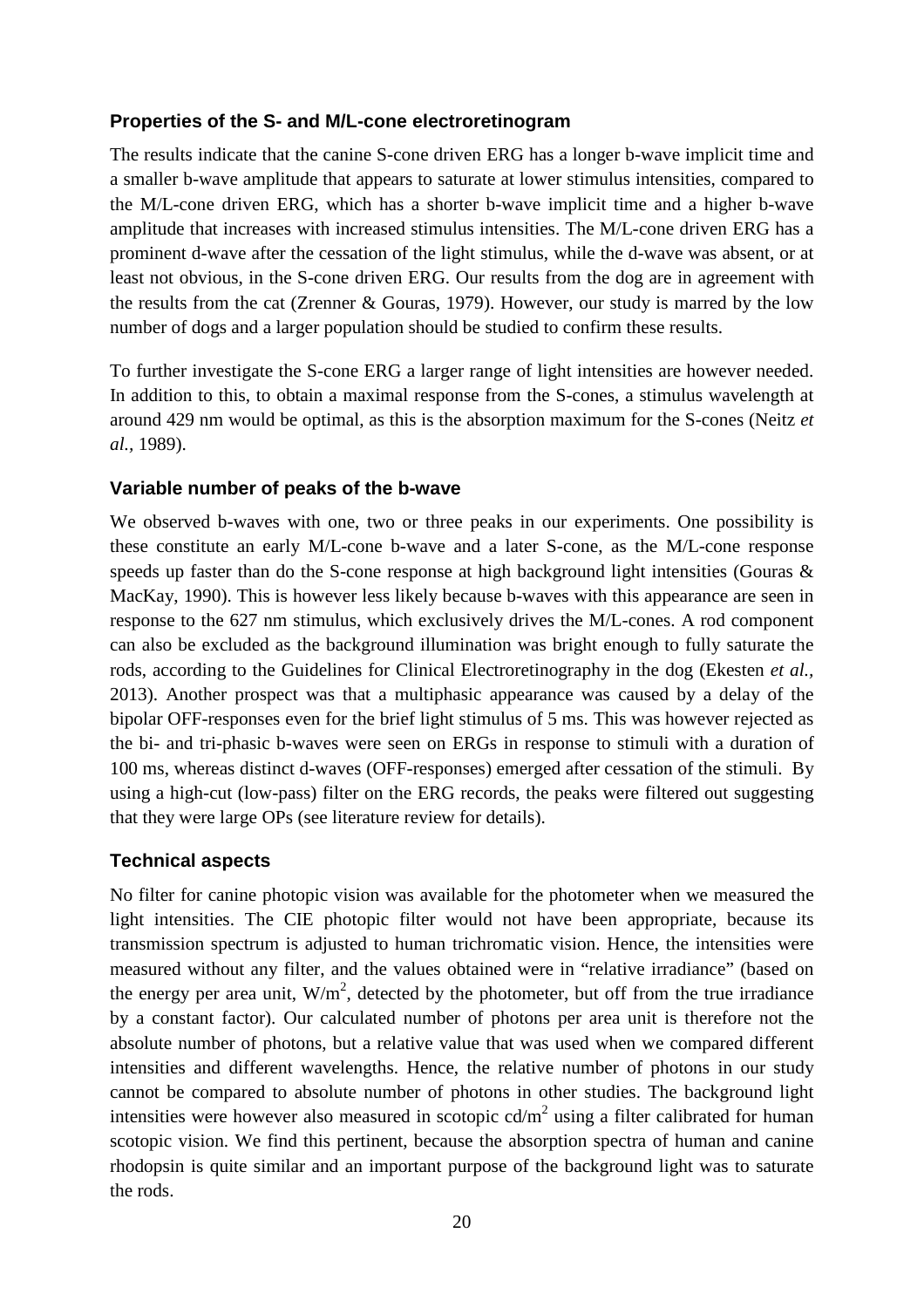## **CONCLUSIONS**

The results indicate that almost selective S- and exclusive M/L-cone driven ERGs can be obtained using chromatic stimuli and selective chromatic adaptation. The S-cone driven ERG was slower and had lower amplitudes that appeared to saturate at lower light intensities than the M/L-cone driven. While the M/L-cone driven ERG had a prominent d-wave after the cessation of a 100 ms stimulus, the d-wave was absent, or at least not obvious, on the S-cone driven ERG. Although this was just a pilot study, our results suggest that our protocol can be used to study conditions where one class of cones in the canine retina is exclusively affected or more affected than the other. It would, for instance, make it possible to diagnose colourblind dogs.

## **ACKNOWLEDGEMENTS**

I would like to thank my supervisor Björn Ekesten and my co-worker Charlotte Kristensson for good cooperation during the experiments and feedback on my writing. I would also like to thank Emma Hörnebro, Bibbi Hockey, Ann-Marie Ekesten, Louise Gydell and Adam Lundin for technical assistance.

## **REFERENCES**

- Aguirre, G.D. & Rubin, L.F. (1975). The electroretinogram in dogs with inherited cone degeneration. *Investigative Ophthalmology & Visual Science,* vol. 14, pp. 840–847.
- Arden, G., B., Berninger, T. (2006). Clinical Electrophysiological and Psychophysical Investigations into Color Defects. I: Heckenlively, J.R. & Arden, G.B. (ed), *Principles and practice of clinical electrophysiology of vision.* 2nd Ed. Cambridge, Massachusetts: The MIT press, pp. 597-614.
- Daley, M.L., Watzke, R.C., Riddle, M.C. (1987). Early Loss of Blue-Sensitive Color Vision in Patients With Type I Diabetes. *Diabetes Care,* vol. 10, pp. 777–781.
- Ekesten, B. (2013a). Electrodiagnostic evaluation of Vision. I: Gelatt, K.N., Gilger, B.C. & Kern, T.J. (ed.), *Veterinary Ophthalmology*. 5th Ed. Ames, Iowa: Wiley-Blackwell, pp.684-702.
- Ekesten, B., Komáromy, A.M., Ofri, R., Petersen-Jones, S.M., Narfström, K. (2013). Guidelines for clinical electroretinography in the dog: 2012 update. *Documenta Ophthalmologica,* vol. 127, pp. 79–87.
- Estévez, O. & Spekreijse, H. (1982). The "silent substitution" method in visual research. *Vision Research.* Vol. 22(6), pp. 681-691.
- Frishman, L., J. (2006). Origins of the Electroretinogram. I: Heckenlively, J.R. & Arden, G.B. (ed), *Principles and practice of clinical electrophysiology of vision*. 2nd Ed. Cambridge, Massachusetts: The MIT press, pp. 139-184.
- Gouras, P. (1970). Symposium on Electrophysiology: Electroretinography: Some Basic Principles. *Investigative Ophthalmology & Visual Science,* vol. 9, pp. 557–569.
- Gouras, P., MacKay, C.J. (1989). Light adaptation of the electroretinogram. Diminished in retinitis pigmentosa. *Investigative Ophthalmology & Visual Science,* vol. 30, pp. 619–624.
- Gouras, P., MacKay, C.J. (1990). Electroretinographic responses of the short-wavelength-sensitive cones. *Investigative Ophthalmology & Visual Science,* vol. 31, pp. 1203–1209.
- Gouras, P., MacKay, C.J., Yamamoto, S. (1993). The human S-cone electroretinogram and its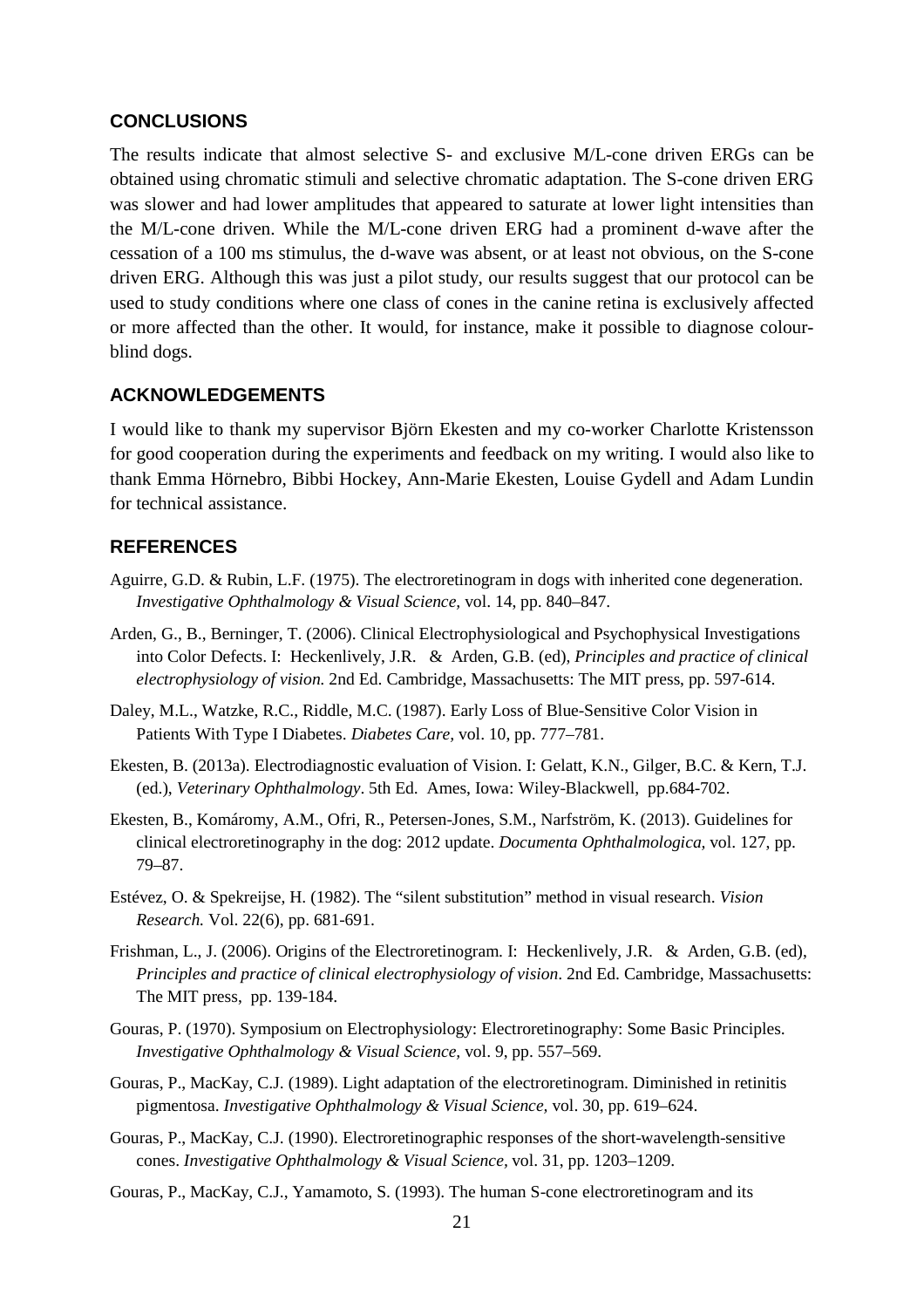variation among subjects with and without L and M-cone function. *Investigative Ophthalmology & Visual Science,* vol. 34, pp. 2437–2442.

- Greenstein, V.C., Hood, D.C., Ritch, R., Steinberger, D., Carr, R.E. (1989). S (blue) cone pathway vulnerability in retinitis pigmentosa, diabetes and glaucoma. *Investigative Ophthalmology & Visual Science,* vol. 30, pp. 1732–1737.
- Jacobs, G.H., Deegan, J.F., 2nd, Crognale, M.A., Fenwick, J.A. (1993). Photopigments of dogs and foxes and their implications for canid vision. *Visual Neuroscience,* vol. 10, pp. 173–180.
- Mehaffey, L., Berson, E.L. (1974). Cone Mechanisms in the Electroretinogram of the Cynomolgus Monkey. *Investigative Ophthalmology & Visual Science,* vol. 13, pp. 266–273.
- Mortlock, K.E., Chiti, Z., Drasdo, N., Owens, D.R., North, R.V. (2005). Silent substitution S-cone electroretinogram in subjects with diabetes mellitus. *Ophthalmic & Physiological Optics: the Journal of the British College of Ophthalmic Opticians (Optometrists),* vol. 25, pp. 392–399.
- Mowat, F.M., Petersen-Jones, S.M., Williamson, H., Williams, D.L., Luthert, P.J., Ali, R.R., Bainbridge, J.W. (2008). Topographical characterization of cone photoreceptors and the area centralis of the canine retina. *Molecular Vision,* vol. 14, pp. 2518–2527.
- Narfström, K. (2006). Electroretinographic Testing in Larger Animals. I: Heckenlively, J.R. & Arden, G.B. (ed.), *Principles and practice of clinical electrophysiology of vision.* 2nd Ed. Cambridge, Massachusetts: The MIT press, pp. 923-934.
- Narfström, K., Petersen-Jones, S. M., (2013). Diseases of the Canine Ocular Fundus. I: Gelatt, K.N., Gilger, B.C. & Kern, T.J. (ed.), *Veterinary Ophthalmology*. 5th Ed. Ames, Iowa: Wiley-Blackwell, pp. 1303-1392.
- Neitz, J., Geist, T., Jacobs, G.H. (1989). Color vision in the dog. *Visual Neuroscience,* vol. 3, pp. 119– 125.
- Ofri, R. (2013). Optics and Physiology of Vision. I: Gelatt, K.N., Gilger, B.C. & Kern, T.J. (ed), *Veterinary Ophthalmology.* 5th Ed. Ames, Iowa: Wiley-Blackwell, pp. 208-270.
- Petersen-Jones, S., Tuntivanich, N., Montiani-Ferreira, F., Khan, N. W. (2006). Electroretinograms of Dog and Chicken. I: Heckenlively, J.R. & Arden, G.B. (ed), *Principles and practice of clinical electrophysiology of vision.* 2nd Ed. Cambridge, Massachusetts: The MIT press, pp. 911-922.
- Rubin F. L., Bourns, T. K. R., Lord, L.H. (1967). Hemeralopia in dogs: heredity of hemeralopia in Alaskan Malamutes. *American Journal of Veterinary Research,* vol. 28(123), pp. 355-357.
- Sawusch, M., Pokorny, J., Smith, V.C. (1987). Clinical electroretinography for short wavelength sensitive cones. *Investigative Ophthalmology & Visual Science,* vol. 28, pp. 966–974.
- Schuurmans, R.P., Zrenner, E. (1981). Responses of the blue sensitive cone system from the visual cortex and the arterially perfused eye in cat and monkey. *Vision Research,* vol. 21, pp. 1611–1615.
- Sieving, P.A., Murayama, K., Naarendorp, F. (1994). Push-pull model of the primate photopic electroretinogram: a role for hyperpolarizing neurons in shaping the b-wave. *Visual Neurosci*ence, vol. 11, pp. 519–532.
- Simonsen, S.E., Rosenberg, T. (1995). Reappraisal of a short-wavelength-sensitive (S-cone) recording technique in routine clinical electroretinography. *Documenta Ophthalmologica,* vol. 91, pp. 323– 332.
- Smith, W., C. (2006) Phototransduction and Photoreceptor Physiology. I: Heckenlively, J.R. & Arden, G.B. (ed.), *Principles and practice of clinical electrophysiology of vision.* 2nd Ed.